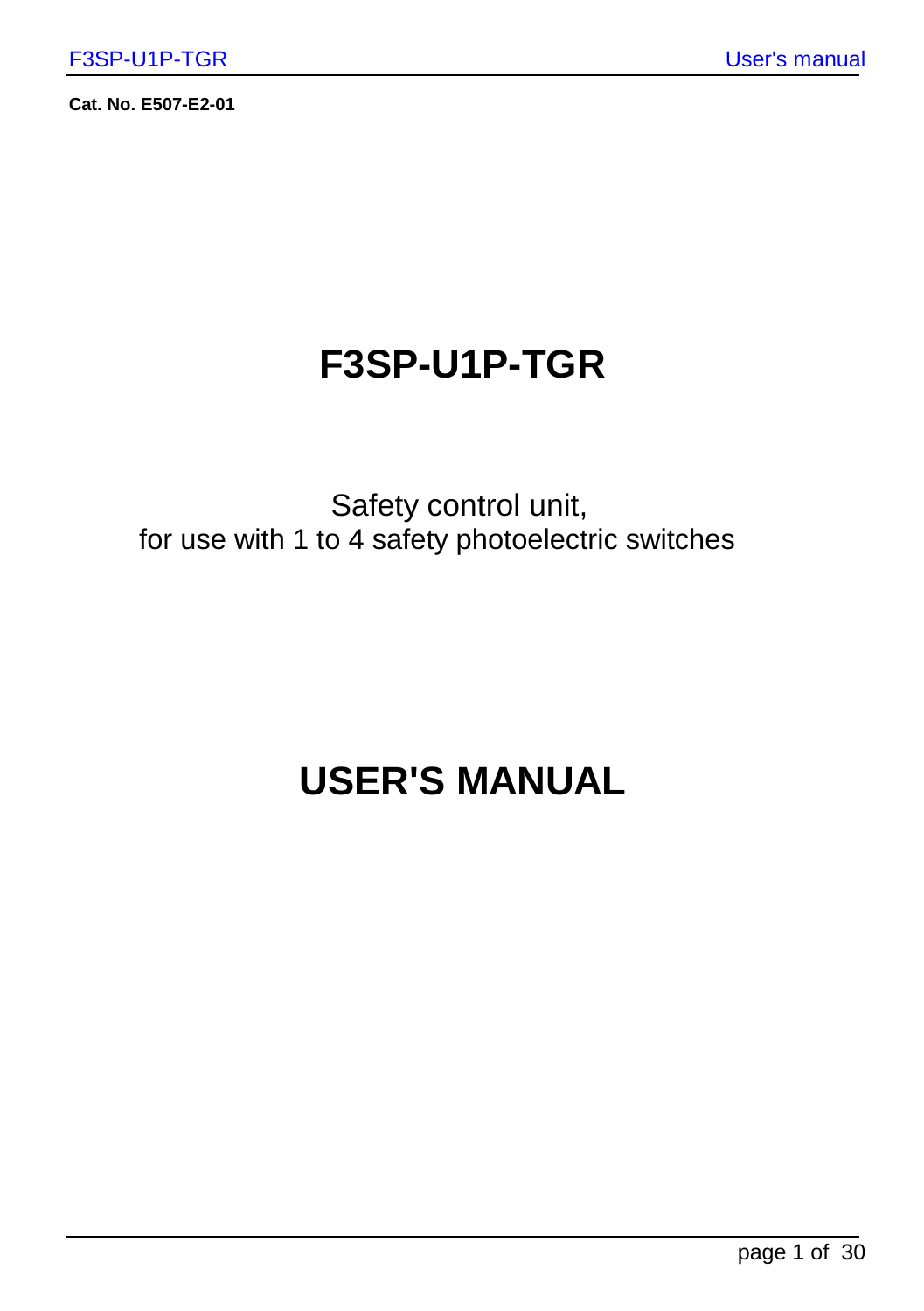# $\epsilon$

The equipment conforms with the EC requirements in compliance with the following standards:

- -Low Voltage Directive 73/23/EEC
- -EMC Directive 89/336/EEC
- -Machinery Directive 98/37/EC
- -IEC 61496-1: 1997
- -DIN V VDE 0801: 1990 and
- -amendment A1: 1994
- -EN 50081-2: 1993
- -EN 55022: 1994
- -DIN EN 60204-1: 1993
- -EN 50178: 1997

Manufacturer: TECHNO-GR s.r.l. via Torino, 13/15 10046 Poirino (TO) - ITALY<br>Tel. +39 011 9452041 Tel. +39 011 9452041 FAX +39 011 9452090

USER'S MANUAL: Version 1.0 issued on 01/05/2001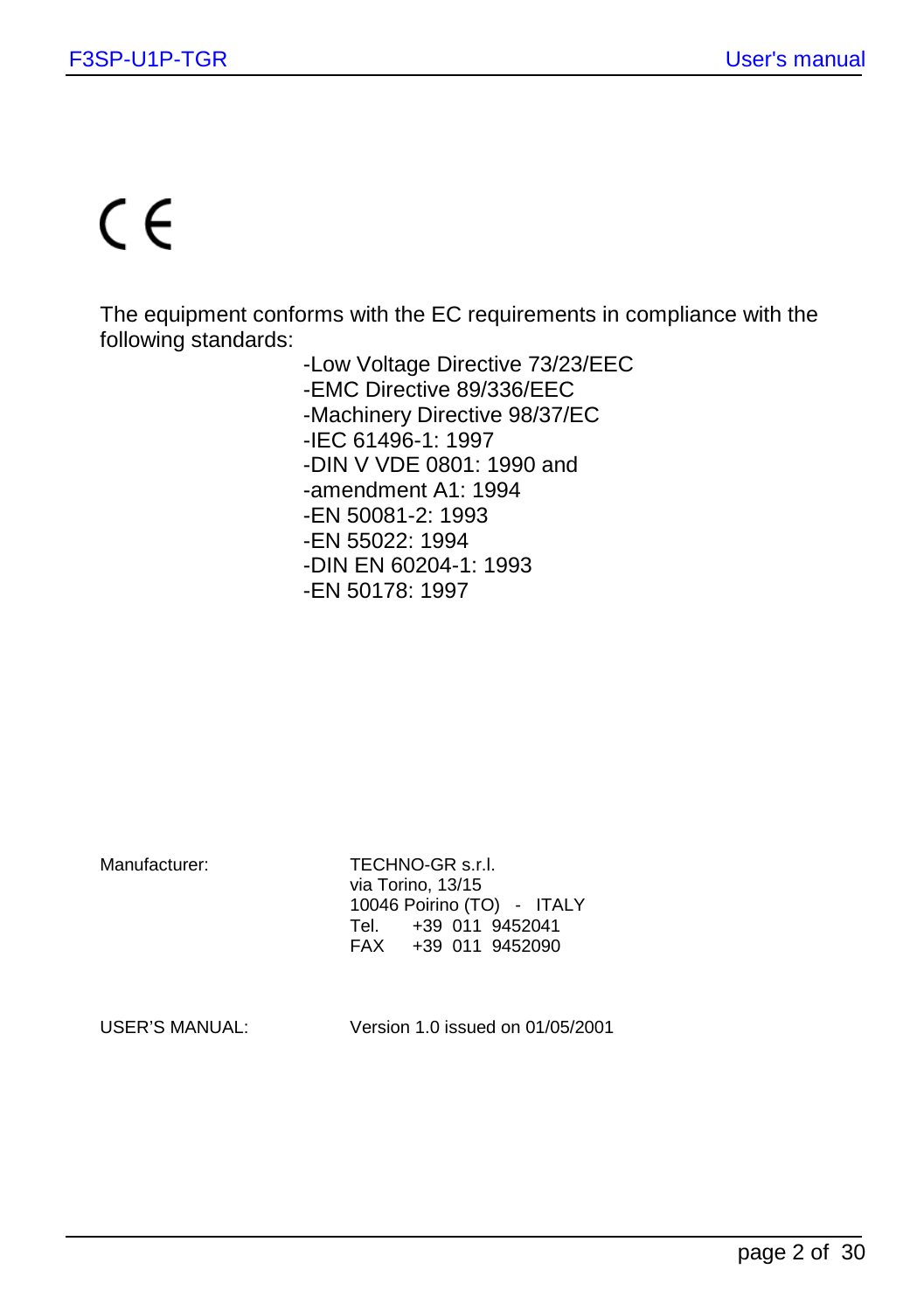### **INDEX**

| 1  |                                         |  |
|----|-----------------------------------------|--|
|    | $1 - 1$                                 |  |
|    | $1 - 2$<br>$1 - 3$                      |  |
|    |                                         |  |
| 2  |                                         |  |
| 3  |                                         |  |
| 4  |                                         |  |
|    | $4 - 1$<br>4.2                          |  |
| 5  |                                         |  |
|    | 5.1<br>5.2                              |  |
| 6  |                                         |  |
| 7  |                                         |  |
|    | 7.1                                     |  |
|    | 7.2<br>7.3                              |  |
|    |                                         |  |
|    | 7.4                                     |  |
|    | 7.5                                     |  |
|    | 7.6<br>7.7                              |  |
| 8  |                                         |  |
| 9  |                                         |  |
|    |                                         |  |
| 10 | GENERAL INFORMATION AND USEFUL DATA. 25 |  |
| 11 |                                         |  |
| 12 |                                         |  |
|    |                                         |  |
| 13 |                                         |  |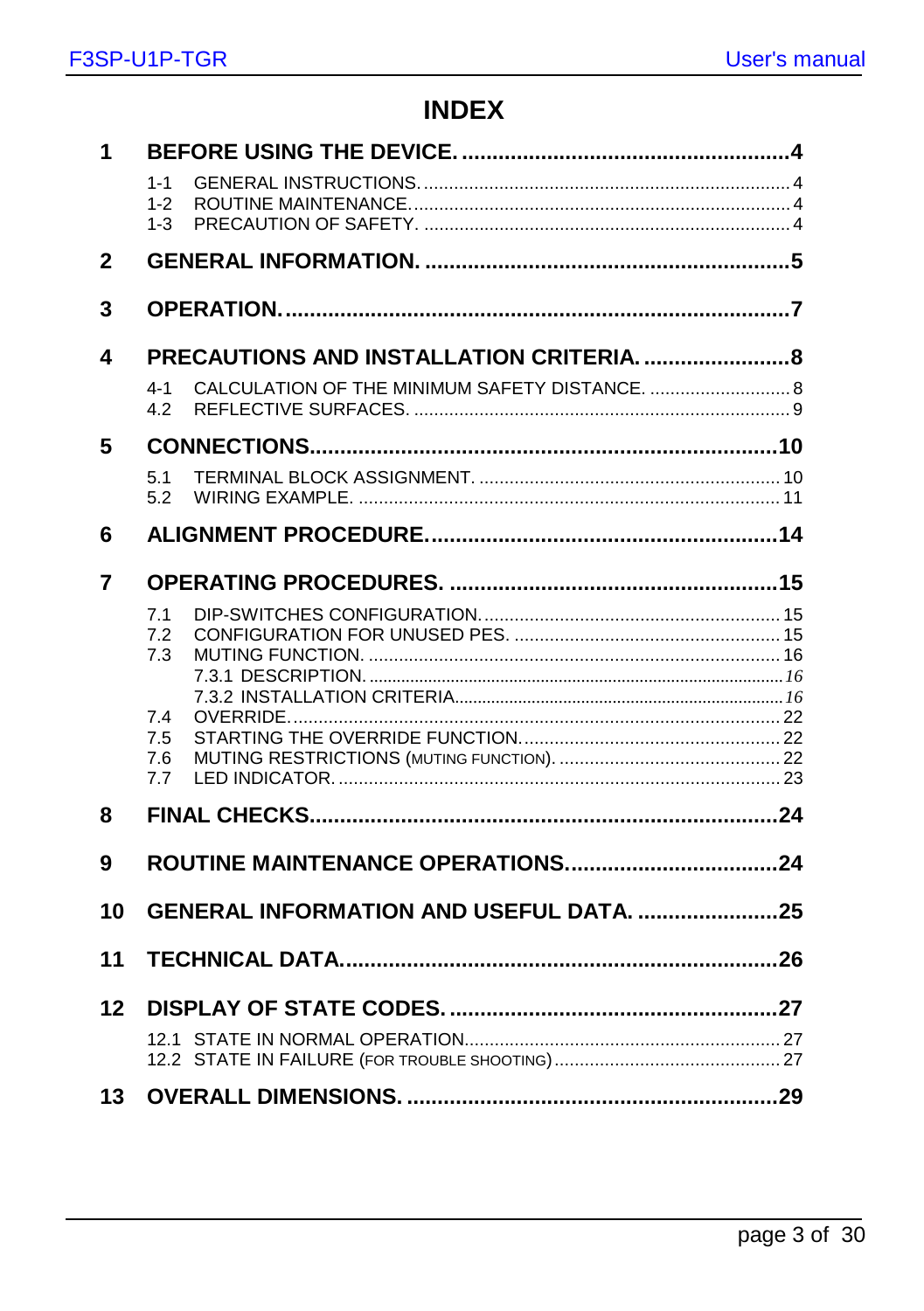### **1 BEFORE USING THE DEVICE.**

#### **1-1 GENERAL INSTRUCTIONS.**

Read this manual and the manual of safety PES (safety photoelectric switch) completely. Be sure the information provided is understood before attempting to operate the safety PES .

Keep the manual in a secure and convenient location and refer to it as necessary.

To guarantee correct installation, carefully follow the instructions of this manual.

- $\bullet$ Do not touch non-insulated cables, if they have been energised.
- $\bullet$  Make sure that the cables connected to the control unit are not taut and that they do not hinder the movement of persons or objects.
- $\bullet$ Before carrying out any outer operation, turn off the power.

Failure to do so may result in loss of life or serious injury.

#### **1-2 ROUTINE MAINTENANCE.**

Be sure to conduct inspection regularly.

Please refer to sec. 9 and the safety PES instruction manual.

OMRON Europe and Techno GR refuse to accept any responsibility for damage to persons or objects due to the incorrect use / installation of the control unit and safety PES.

#### **1-3 PRECAUTION OF SAFETY.**

The following symbols are used for highlighting items in order to ensure safe and proper use of the F3SP-U1P-TGR. Items highlighted are critical for safe operation and must be heeded at all times.



| × |  |
|---|--|

**NOTICE**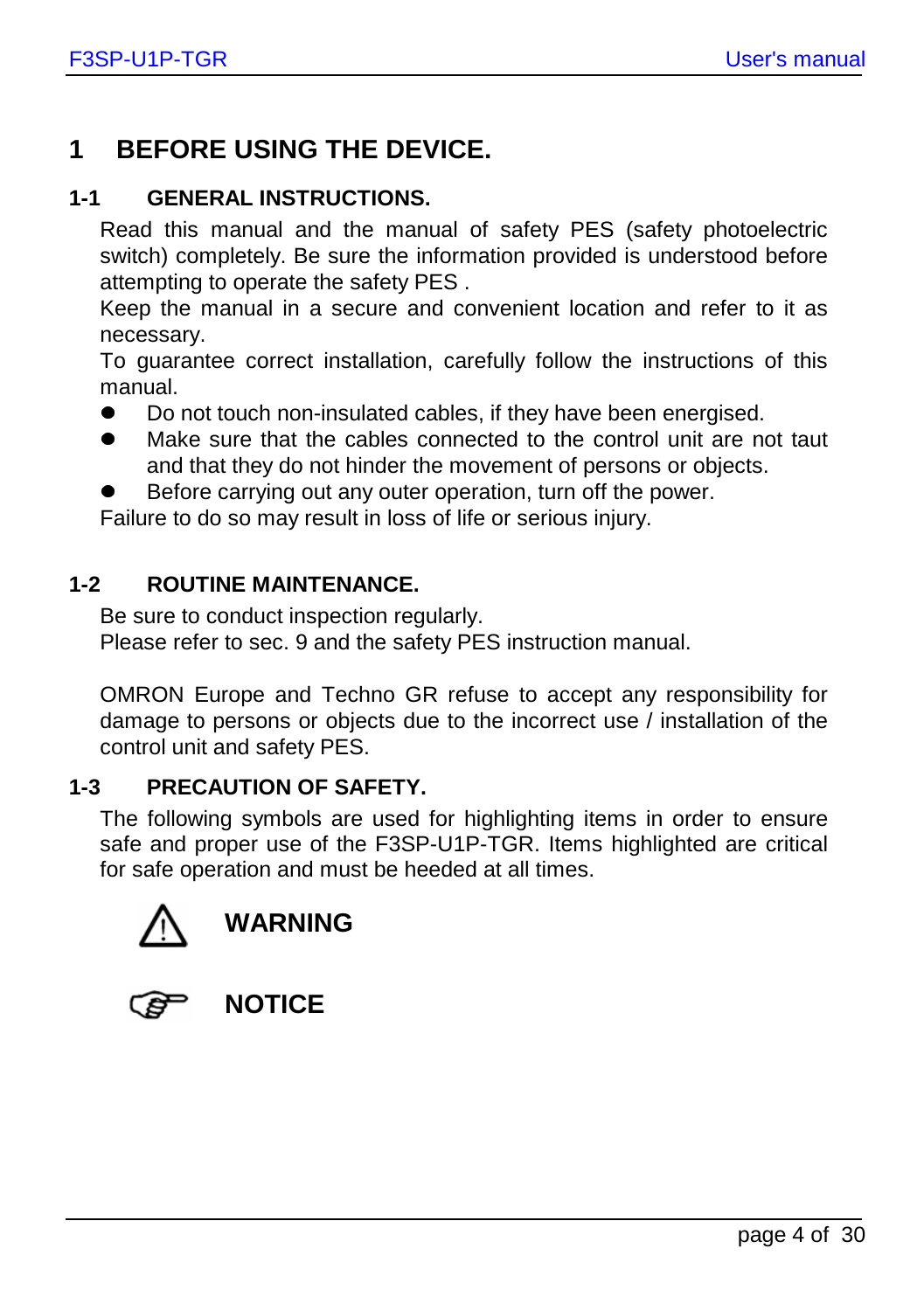### **2 GENERAL INFORMATION.**

### **WARNING**

• **The safety control unit of the F3SP-U1P-TGR has been designed to be used with the dedicated safety PES (Please refer to sec.11). It must not be connected to other safety PESs.**

The control unit complies with the requirements for type 4 safety equipment in accordance with the latest international standards, IEC 61496-1. However, the safety system category depends on the safety PES's type as follows.

Type 4 safety PES : Safety system category 4

Type 2 safety PES : Safety system category 2

Only type 2 safety PES is available as of 01.04.2001.

- A qualified person, as determined by local regulations, must confirm that installation, inspection, and maintenance are implemented correctly.
- Do not disassemble, repair, and modify the control unit and safety PES. The control unit does not contain parts subject to maintenance.
- The presence of a limb or an object interrupting one of the safety PESs will open the safety outputs and consequently stop the connected machine. It is necessary to install the safety PESs in such a way that bypassing of any person is not possible.
- Do not use the control unit and safety PES on machines that cannot be stopped by electrical control in case of an emergency.
- Do not use the control unit and safety PES in environments exposed to flammable or explosive gases.
- Do not use the control unit and safety PES in a retro-reflective configuration. Otherwise detection may fail.

### ເອ

### **NOTICE**

- Do not install the control unit and safety PES in the following environments;
	- Areas exposed to intense interference light such as direct sunlight.
	- Areas with high-humidity where condensation is likely to occur.
	- Areas exposed to corrosive gases.
	- Areas exposed to vibration or shock levels higher than specification provisions.
- Do not use the cellular phones or transceivers near the control unit and safety PES.
- The control unit and safety PES must not be used in water.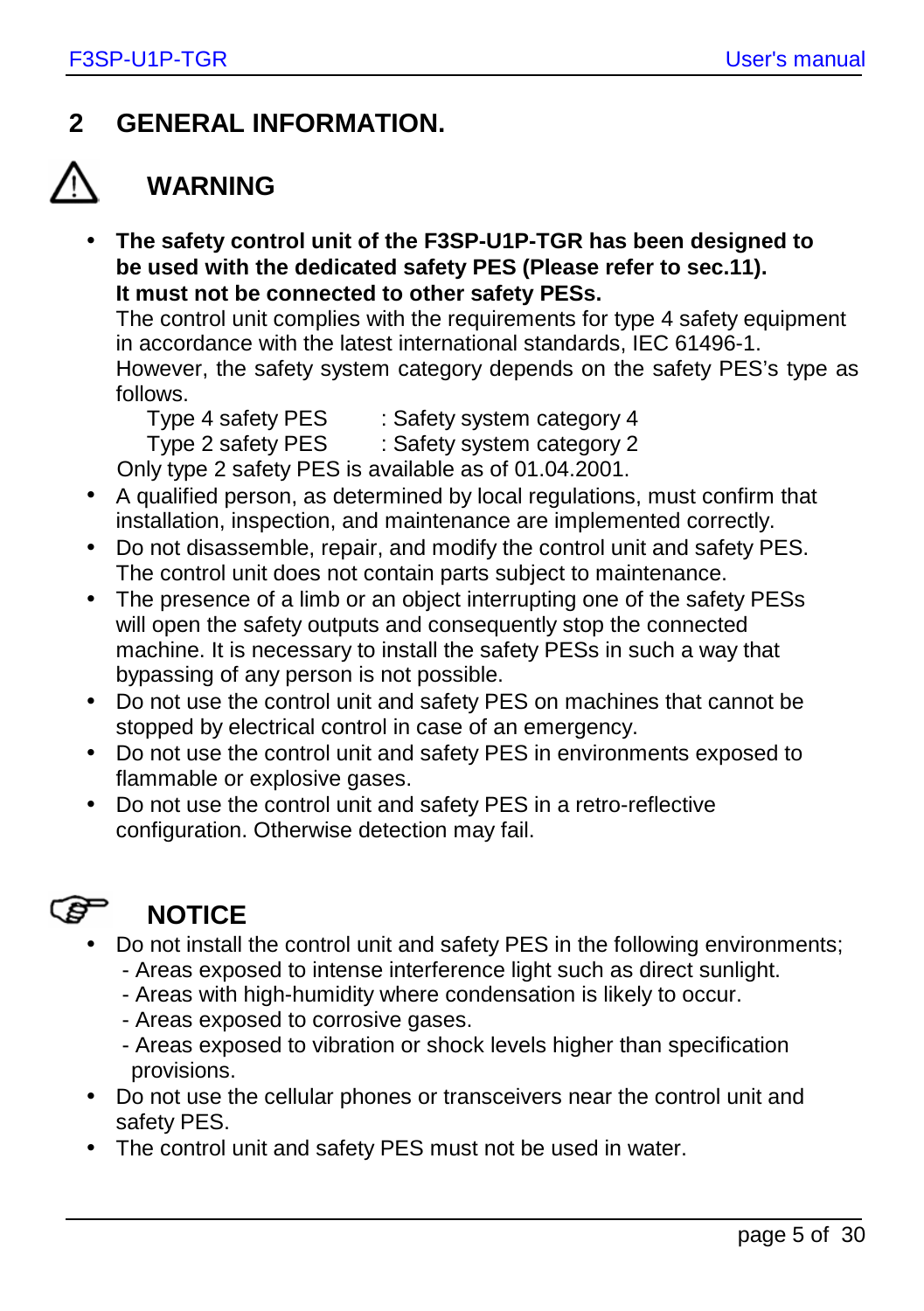The DIN/OMEGA mounted control unit is protected to IP20 by a plastic housing. It has 32 screw terminals to which it is possible to connect from 1 to 4 pairs of safety PESs.

This control unit has the double 'muting' function. This function makes it possible to inactivate one or more safety PESs in order to allow, for instance, the objects passage without stopping the machine.

The 'override' function represents the possibility to force the system. The 'override' function allows closing the output contacts manually so that stuck material can be cleared from the muting area after the cause of an error is removed.

Both the muting and the override functions force the system to work. Therefore, activating these functions needs some precautions to avoid the reduction in safety (see sec. 7.2).

The control unit has been designed to the following standards:

| IEC 61496-1: 1997.      |                      | Safety of machinery:             | electro-sensitive                          |
|-------------------------|----------------------|----------------------------------|--------------------------------------------|
|                         | protective equipment |                                  |                                            |
|                         |                      | - General requirements and test. |                                            |
| FDIS IEC 61496-2: 1997. |                      |                                  | Safety of machinery: electro-sensitive     |
|                         | protective equipment |                                  |                                            |
|                         |                      |                                  | - Particular requirements for system using |
|                         |                      | active opto-electronic devices.  |                                            |
|                         |                      |                                  |                                            |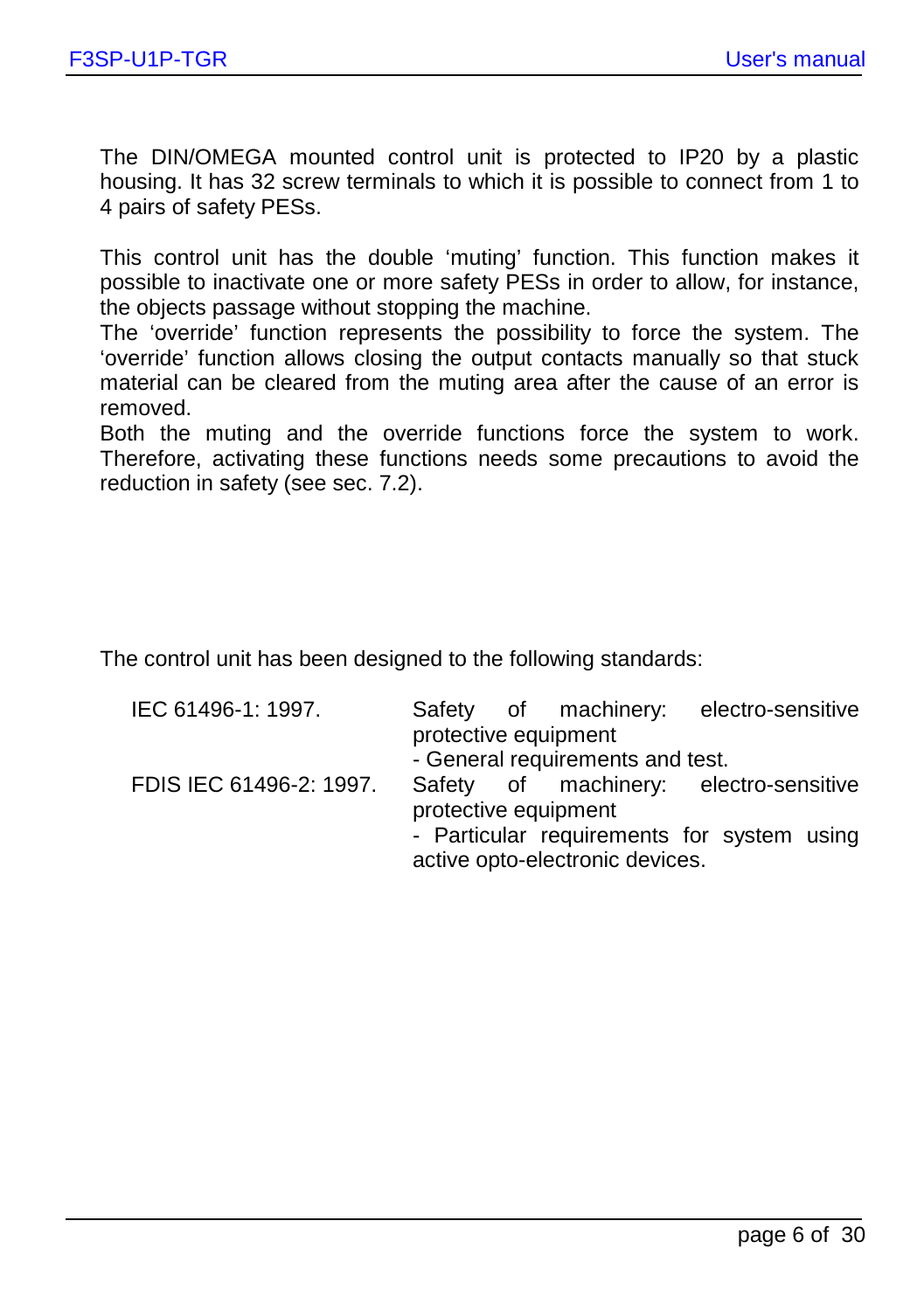### **3 OPERATION.**

The control unit has two independent microprocessors forming a system with "two independent channels" as required in the standards.

When one or more safety PESs are interrupted, the control unit opens both safety output contacts and indicates which safety PES has been interrupted by four green LEDs locating on the front panel.

A 7-segment display supplies information on normal states and on probable failures.

The control-unit can work in two different modes (see sec. 7) as follows:

- 1. Automatic mode: The control unit automatically starts after power-ON and automatically restarts after the object in the detection zone is removed.
- 2. Interlock mode: Returns to the normal operating mode only after the object has been removed and the RESET button has been pressed.

The control unit needs following two buttons.

- TEST : This is used to check if the whole system works effectively. By pressing the TEST button (opening of the contact), this simulates the interruption of one or more safety PESs. This operation makes the machine stop, so the system checks can be made according to the established time and modes.
- RESET : It is used to reset the interlock (see above "2. Interlock mode). It is also used to restart after the cause of an error is removed (see sec. 12).

In addition, the control unit can be set for the muting function. This function can be selected by setting of dip-switches inside the control unit.

### *C* NOTICE

While the control unit is connected to power, do not change any dip switch to avoid influence on the system safety.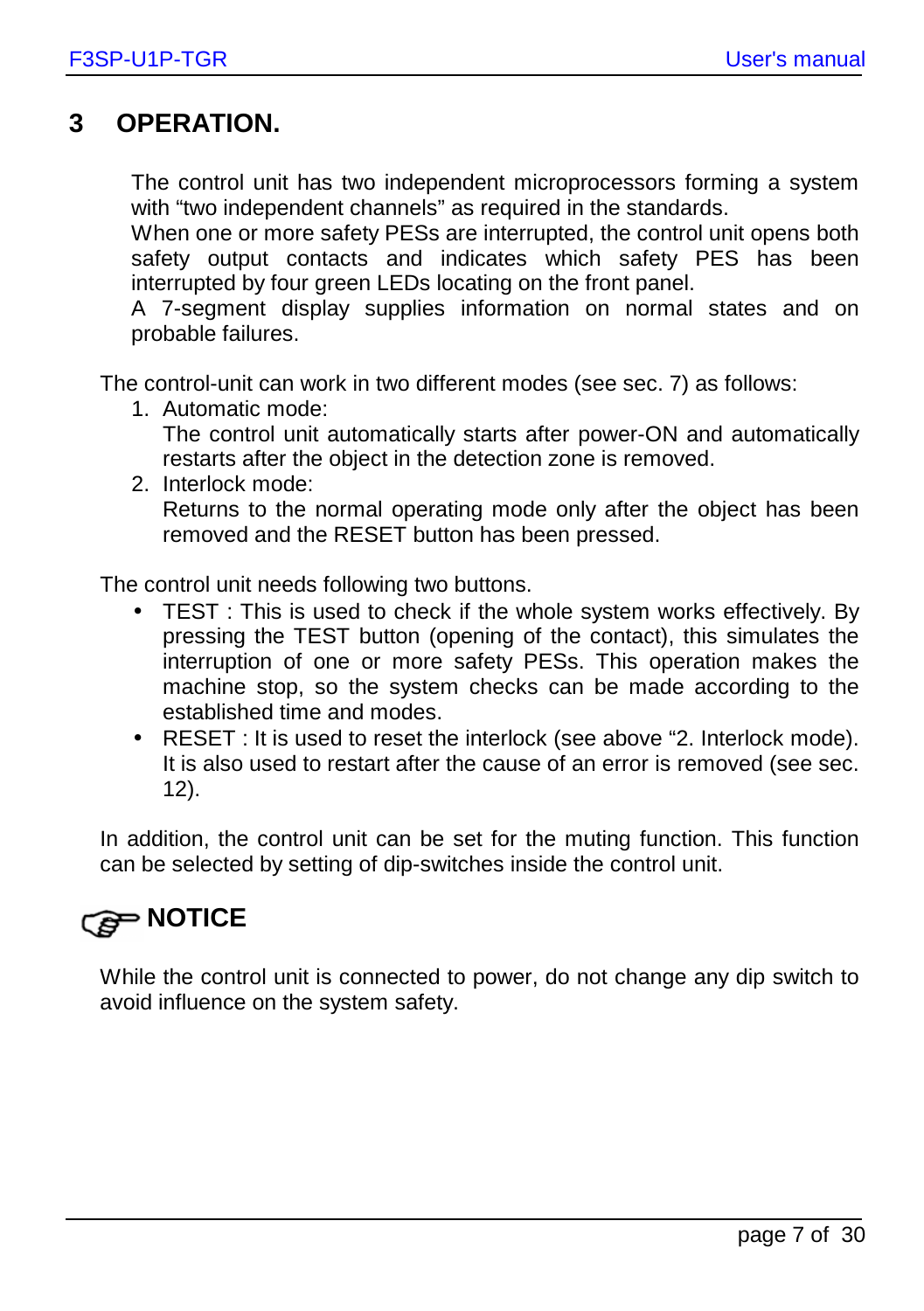### **4 PRECAUTIONS AND INSTALLATION CRITERIA.**

The safety products used must be suitable for the required application, and other influences must be also taken into account such as room temperature, electromagnetic interference, intense light sources etc.

#### **4-1 CALCULATION OF THE MINIMUM SAFETY DISTANCE.**

The safety distance 'S' must be sufficient to guarantee that an operator cannot reach the hazardous area by the moment when the dangerous movement stops. Regarding the calculation of safety distance, please read the related standards, e.g. EN 999 (European Standard. Safety of machinery – The positioning of protective equipment in respect of approach speeds of parts of the human body)

#### **Using EN 999 Formula**

Safety distance is calculated based on the following equation:

$$
S = (K^*T) + C
$$

- $S =$ safety distance.<br>  $T = T1 + T2 + T3$
- $= T1 + T2 + T3$

whereas T1 = machine response time in seconds.

- T2 = safety PES response time in seconds.
- T3 = control unit response time in seconds.
- $K =$  speed of the body approaching the dangerous area
- $C =$  additional distance based on intrusion towards the hazardous area prior to actuation of the protective equipment.

#### 1) Multiple separate beams

 $K = 1600$  mm/s

 $C = 850$  mm

The following heights are recommended in EN999;

|                   | 4 Beams | 3 Beams | 2 Beams |
|-------------------|---------|---------|---------|
| Height of 1st ray | 300 mm  | 300 mm  | 400 mm  |
| Height of 2nd ray | 600 mm  | 700 mm  | 900 mm  |
| Height of 3rd ray | 900 mm  | 1100 mm | --      |
| Height of 4th ray | 1200 mm | $- -$   | --      |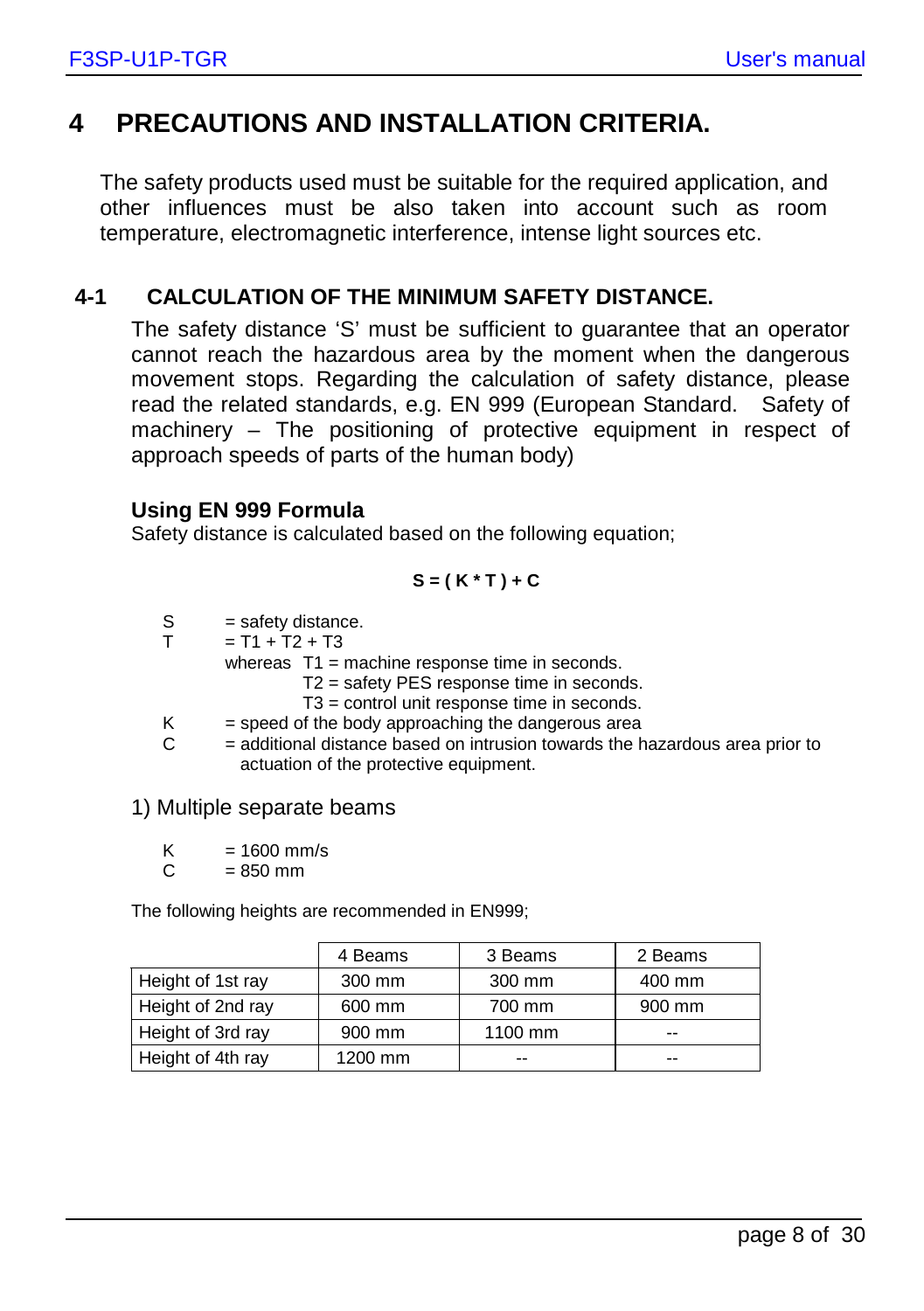#### 2) Single height beam

Where the risk assessment allows the use of a single beam, the following values can be used

K =  $1600 \text{ mm/s}$ <br>C =  $1200 \text{ mm}$  $= 1200$  mm

The height of the beam from the ground or reference plane: 750mm (Recommended in EN 999)

### **WARNING**

Always maintain the safety distance between the safety PES and a hazardous part of a machine.

### **4.2 REFLECTIVE SURFACES.**

In case that reflective surface exists, the distance must be sufficient to avoid the possibility of passive reflections.



| Distance between emitter and<br>receiver (detection distance L) | <b>Minimum installation</b><br>distance D |
|-----------------------------------------------------------------|-------------------------------------------|
| $0.3$ to $3 \text{ m}$                                          | $0.27 \text{ m}$                          |
| 3 m or more                                                     | L x tan $5^{\circ}$ = L x 0.087 (m)       |

### **WARNING**

Do not install the safety PES in a location affected by shiny surface reflections.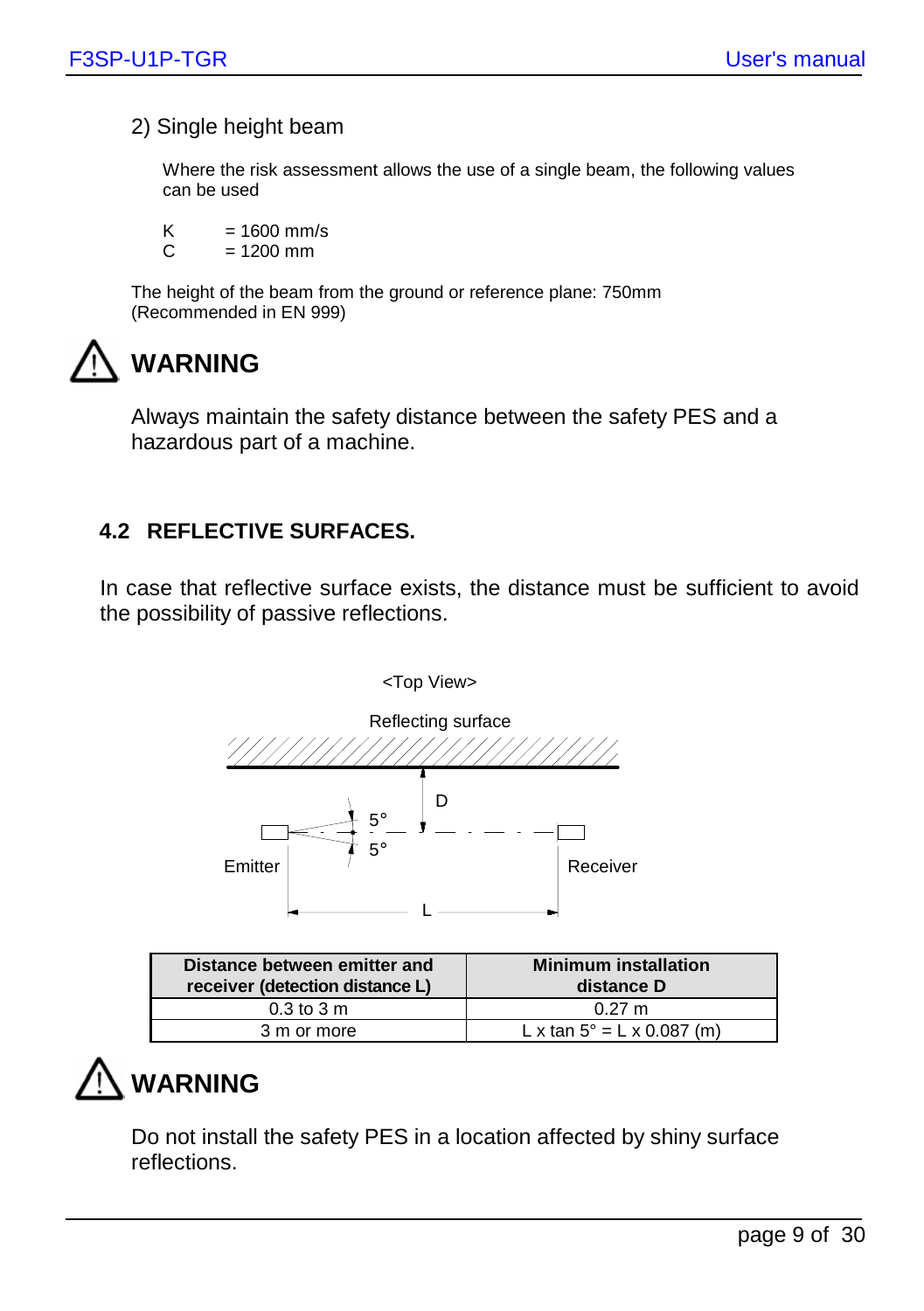### **5 CONNECTIONS.**

### **5.1 TERMINAL BLOCK ASSIGNMENT.**

| <b>TERMINAL</b> | <b>OUTER CONNECTION</b>                                                                                                                                                     |
|-----------------|-----------------------------------------------------------------------------------------------------------------------------------------------------------------------------|
| $1 - 2$         | Connect to the 24 Vdc power supply, note the polarity indicated on the label.                                                                                               |
| $3 - 4$         | RESET button; Connect to a normally opened contact. (N.O.).                                                                                                                 |
| $4 - 5$         | TEST button; Connect to a normally closed contact. (N.C.).                                                                                                                  |
| $6 - 7$         | Connect to the muting lamp.                                                                                                                                                 |
| 8               | Input of the muting B sensor;<br>Connect to the N.O. contact of the muting sensor (PES, proximity switch, etc.).                                                            |
| 9               | Input of the muting A sensor;<br>Connect to the N.O. contact of the muting sensor (PES, proximity switch, etc.).                                                            |
| 10              | Input of the muting D sensor;<br>Connect to the N.O. contact of the muting sensor (PES, proximity switch, etc.).                                                            |
| 11              | Input of the muting C sensor;<br>Connect to the N.O. contact of the muting sensor (PES, proximity switch, etc.).                                                            |
| 12              | This terminal not used.                                                                                                                                                     |
| $13 - 14$       | (OUT1) safety output 1 with N.O. contact.                                                                                                                                   |
| $15 - 16$       | (OUT2) safety output 2 with N.O. contact.                                                                                                                                   |
| $17 - 18$       | Power supply to emitters (TX) of safety PES 1 and 2; Connect Vs wires (pin 1 of<br>connector) to terminal 17, and 0V wires (pin 3 of connector) to terminal 18.             |
| $19 - 20$       | Sending test signal to emitters (TX) of the safety PES 1 and 2; Connect Test wire (pin 4 of<br>connector) of PES 1 to terminal 19, and that of PES 2 to terminal 20.        |
| $21 - 22$       | Power supply to emitters (TX), of safety PES 3 and 4; Connect Vs wires (pin 1 of<br>connector) to terminal 21, and 0V wires (pin 3 of connector) to terminal 22.            |
| $23 - 24$       | Sending test signal to emitters (TX) of the safety PES 3 and 4; Connect Test wire (pin 4 of<br>connector) of PES 3 to terminal 23, and that of PES 4 to terminal 24.        |
| $25 - 26$       | Power supply to receivers (RX), of safety PES 1 and 2; Connect Vs wires (pin 1 of<br>connector) to terminal 25, and 0V wires (pin 3 of connector) to terminal 26.           |
| $27 - 28$       | Receiving PNP output from the receivers (RX) of safety PES 1 and 2: Connect PNP out<br>wire (pin 4 of connector) of PES 1 to terminal 27, and that of PES 2 to terminal 28. |
| $29 - 30$       | Power supply to receivers (RX), of safety PES 3 and 4; Connect Vs wires (pin 1 of<br>connector) to terminal 29, and 0V wires (pin 3 of connector) to terminal 30.           |
| $31 - 32$       | Receiving PNP output from the receivers (RX) of safety PES 3 and 4: Connect PNP out<br>wire (pin 4 of connector) of PES 3 to terminal 31, and that of PES 4 to terminal 32. |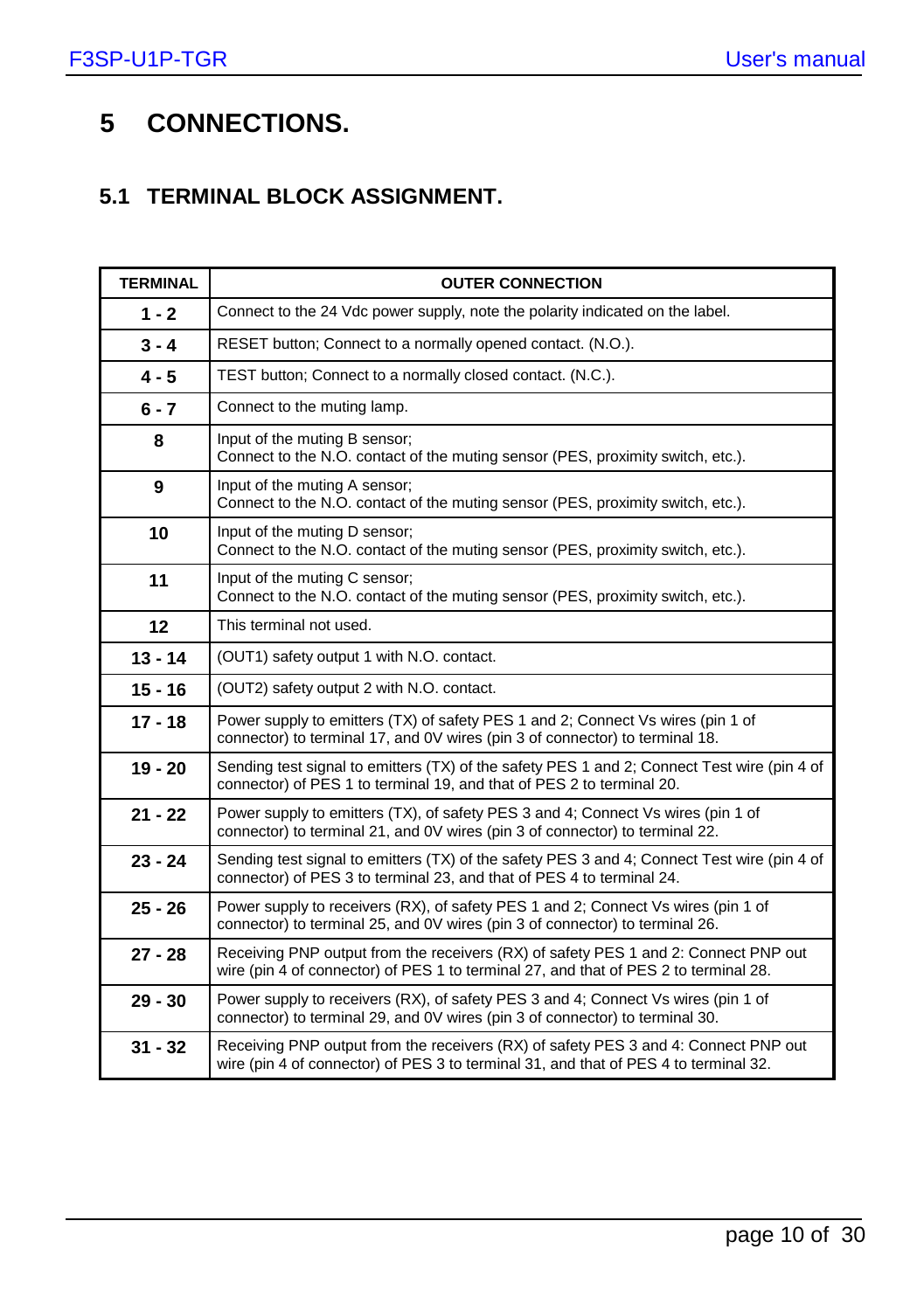#### **5.2 WIRING EXAMPLE.**

Connection of four E3FS-10, safety PESs, to the control unit F3SP-U1P-TGR.

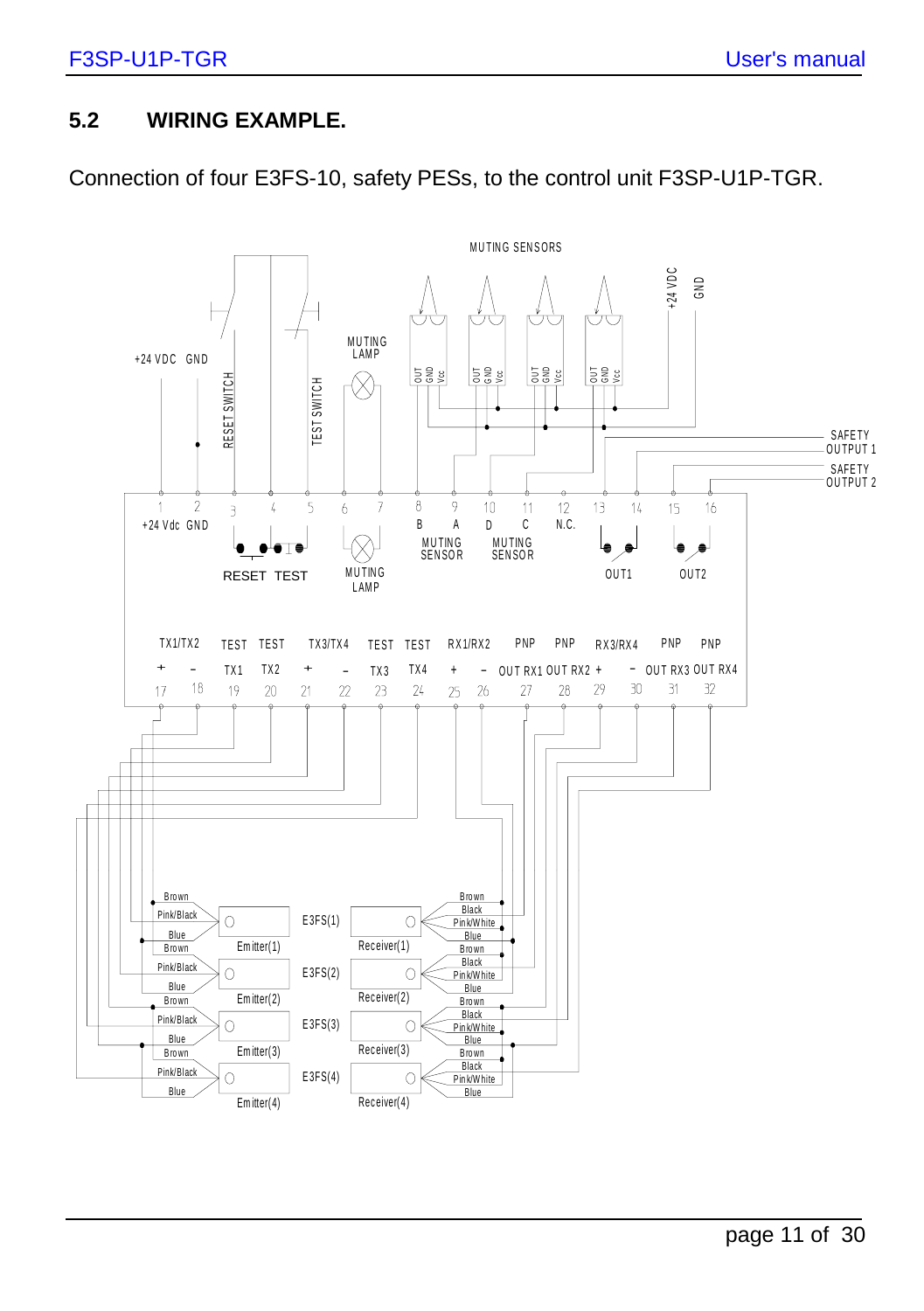

### **WARNING**

- It is necessary to protect the control unit with an outer fuse having a nominal interruption current equal to 1 A.
- DC power supply units must satisfy all the conditions below so that the control unit can comply with the applicable standards.
	- The power supply voltage must be within rating (24 VDC  $\pm$  10 %).
	- The power supply uses double or reinforced insulation between the primary and secondary circuits to fulfil EN60742 or equivalent standard requirements.
	- The power supply has automatic reset characteristics (voltage drop) to protect against over current.
	- The power supply maintains an output holding time of at least 20ms.
	- FG (frame ground terminal) must be connected to PE when using a commercially available switching regulator.

- The power supply must have output characteristics required for the power source for Class 2 Circuit of limited Voltage/Current Circuit as defined in UL508.

- The power supply must conform to regulatory requirement and standards, regarding EMC and electrical equipment safety, of the country where the control unit is installed and where machinery will be operated, for example: The EMC Directive(industrial environment) and the Low Voltage Directive in EU.
- Do not short the output lines to the Vs line. Doing so will cause the output to be always ON, creating a dangerous situation.
- Do not connect the control unit to an AC or DC power supply with higher voltage than nominal 24 VDC.
- The TEST and RESET buttons must be positioned in such a way - that the operator can see the protected area when he carries out reset, test, or override operations.
	- that it can not be activated from inside the hazardous area.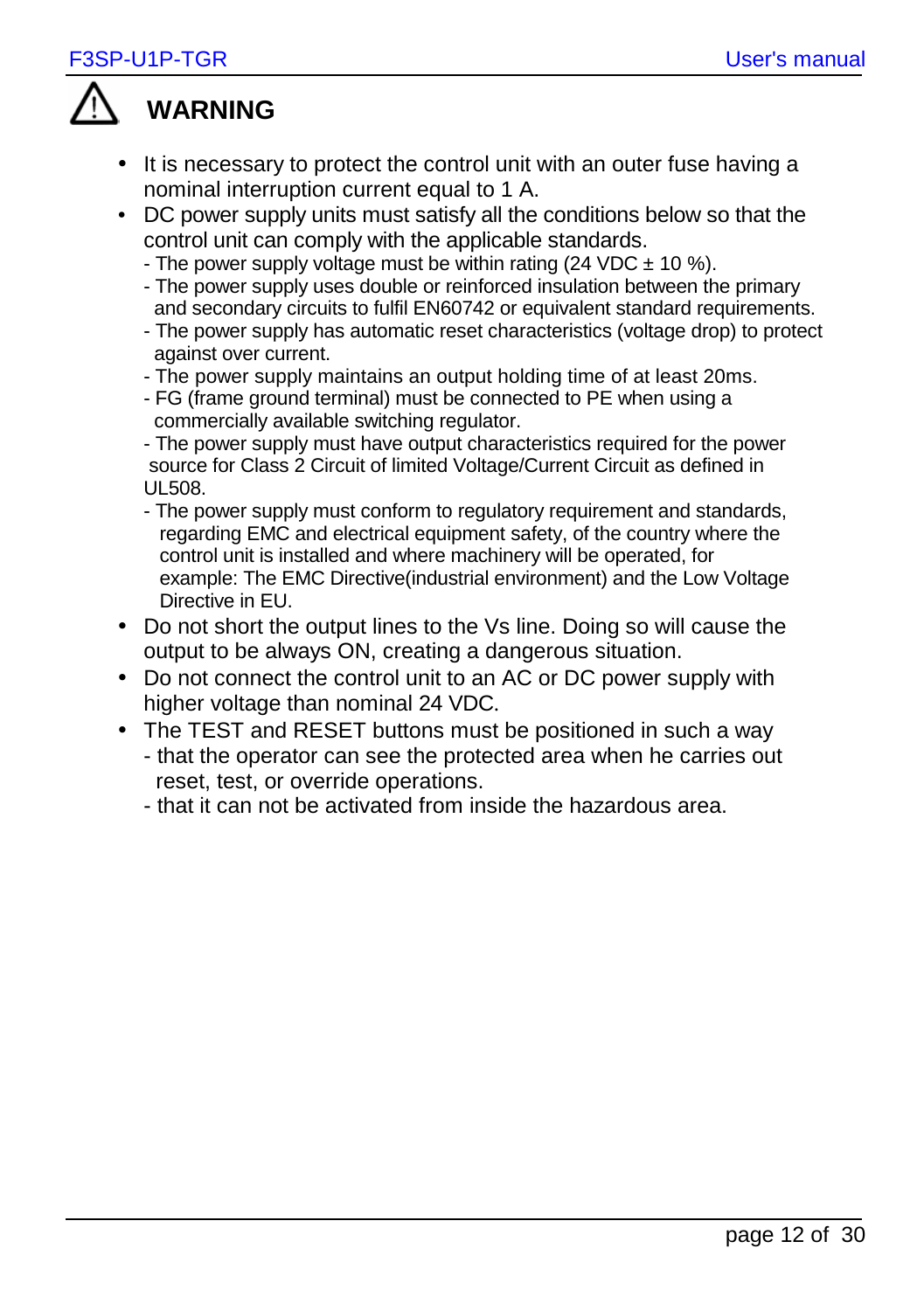### **NOTICE**

- The control unit can be combined with up to four pairs of safety PES, but at least one pair of Safety PES must be connected. If less than four pairs of safety PES are used, the unused "TEST TXn" terminal for an emitter must be connected to the "PNP OUT RXn" terminal of the corresponding receiver (see sec. 12.2).
- Make sure to connect the muting lamp, otherwise the control unit is locked.
- Read the paragraph relating to the muting function and its use for the positioning of the activation sensors of this function.
- Both safety contacts OUT1 and OUT2 must be connected. If the machine has a single locking circuit, the two normally opened contacts must be connected in series.
- The connection cables of the safety PESs must be at least AWG24. The connection cables of *muting* request, test button and reset button must be at least AWG22. When shielding cable is used, all shield braids must be earthed on the control unit side.
- Be sure to isolate the power prior to wiring.
- Be sure to route the control unit and safety PESs cable separately from high-potential power lines or through an exclusive conduit.
- Make sure the conductor path in the connector is rated IP54 or higher.
- A load must be basic insulated to prevent the load from being applied to hazardous voltage (e.g. 230 VAC) when the load is a relay.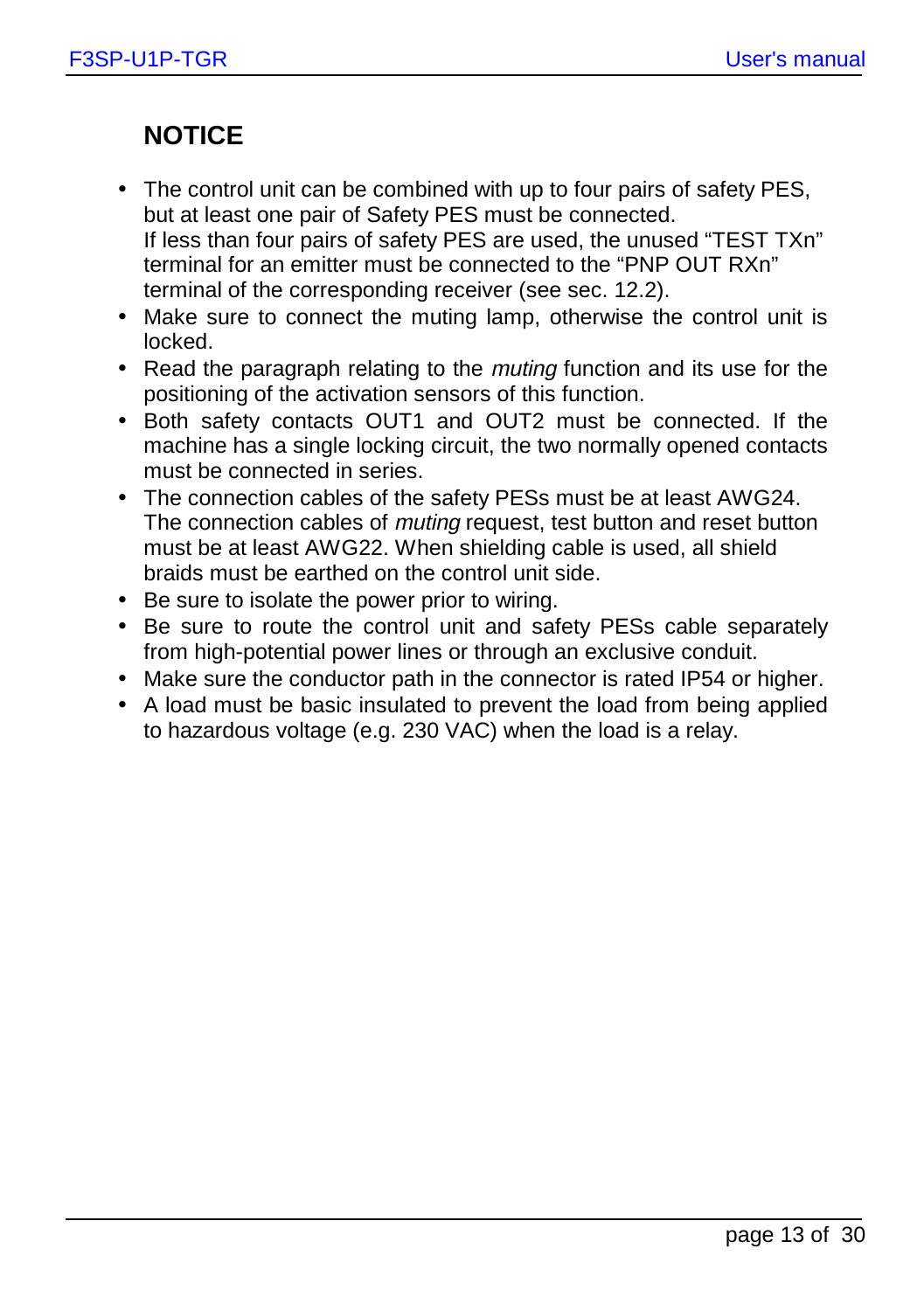### **6 ALIGNMENT PROCEDURE.**

After having carried out the correct mechanical assembly and the correct connections as described in the previous paragraphs, it is necessary to align the safety PESs. Follow the operating guide as follows:

- Turn off the power supplying the control unit.
- Open the test button contact.
- Power the control unit
- Align the safety PESs by observing the LEDs on the control unit: If the alignment of the relevant pair of safety PES is correct, the LED is turned on.
- After the alignment, turn off the power supplying the control unit, close the test contact and power the control unit again.
- Wait for the control unit to carry out the initial tests, showing on the display a count-down which indicates the control unit activity.
- At the end of this operation, the display will show letter 'A' indicating the active state of the control unit.
- Carry out all the checks described in the final checks and in the routine maintenance operations.

### *C***<sub>B</sub> NOTICE**

The control unit can detect the mutual interference between safety PESs. The control unit forces the output contacts to open, when it detects external disturbance light including mutual interference light.

The safety PESs should be installed the following way to avoid mutual interference.

- The safety PESs are installed with sufficient interval.
- Emitters and receivers of safety PESs are installed alternately (see below drawing).



During aligning operations or normal working, check that the safety PESs connected to the same or other control units do not interfere with each other.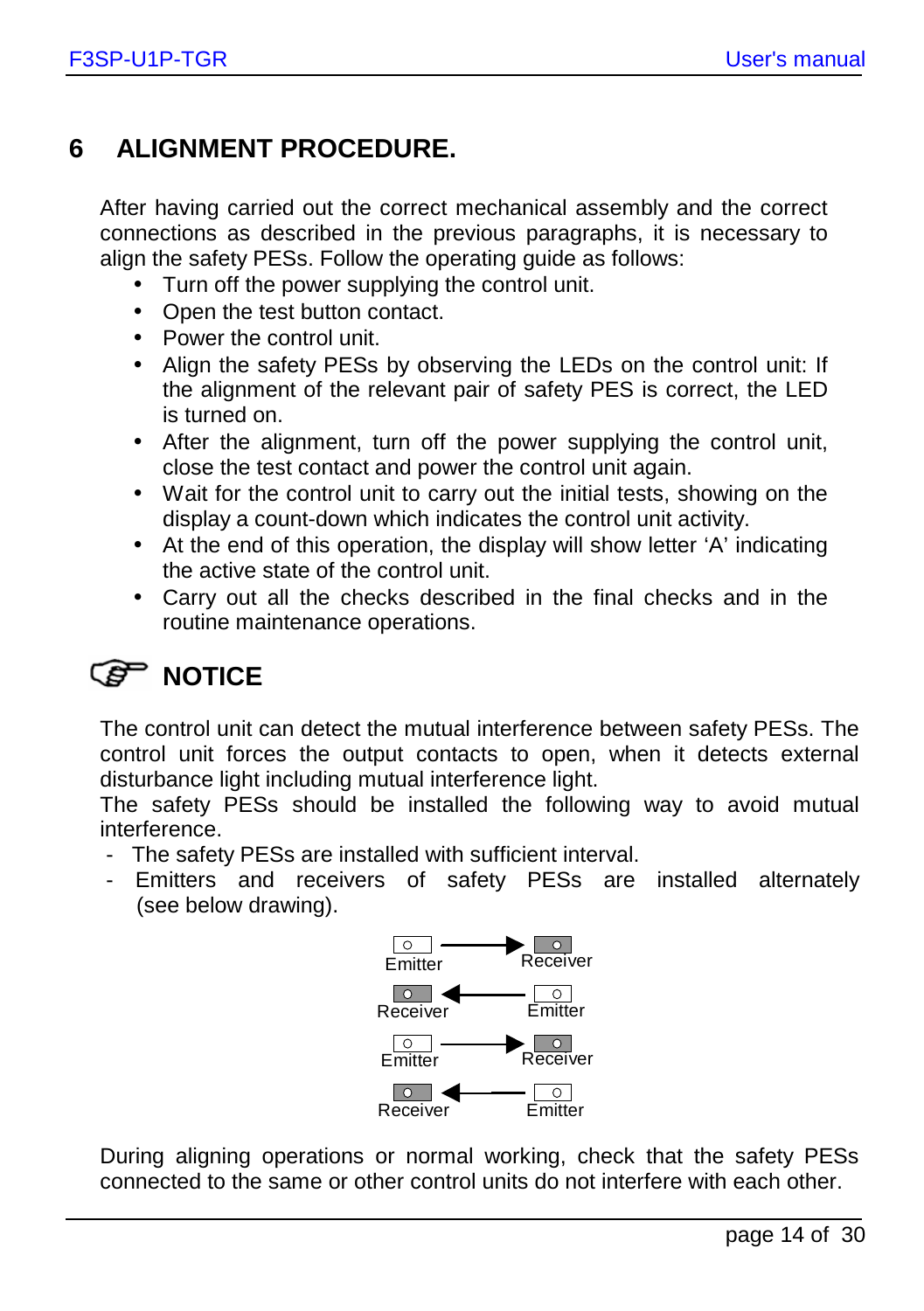ON

SW<sub>2</sub>

### **7 OPERATING PROCEDURES.**

### **7.1 DIP-SWITCHES CONFIGURATION.**

The configuration shown in the below table must be selected from the both dip-switches on the internal board. To configure dip-switch, remove the round plastic cover on the lateral surface of F3SP-U1P–TGR with a screwdriver.

| Pole 1 | function                                                                                                                                       |  |
|--------|------------------------------------------------------------------------------------------------------------------------------------------------|--|
| x      | not used                                                                                                                                       |  |
|        |                                                                                                                                                |  |
| Pole 2 | function                                                                                                                                       |  |
| Off    | muting A-B act on the safety PES 1 and 2.<br>muting C-D act on the safety PES 3 and 4.                                                         |  |
| Ωn     | muting A-B act on the safety PES 1.<br>muting C-D act on the safety PES 2.<br>The safety PES couples 3 and 4 continue to<br>function normally. |  |

| Pole 3 | function          | Pole 4 | function       |
|--------|-------------------|--------|----------------|
| Off    | muting 60 s       | Off    | interlock mode |
| On     | muting $\infty$ s | On     | automatic mode |

| SW <sub>1</sub> |                         |
|-----------------|-------------------------|
| 4               |                         |
| 3               | $\overline{\mathbf{c}}$ |
| $\overline{2}$  | 3                       |
| 1<br>ON         |                         |
|                 |                         |

**NOTE**: Configure the two dipswitch in the same way,otherwise code '8' is displayed, which means a failure.

| Pole 4 | function       |  |
|--------|----------------|--|
| ωH     | interlock mode |  |
| nn     | automatic mode |  |

Factory default set

Pole 2 : Off (All of four PESs in muting)

Pole 3 : Off (the maximum duration of the *muting* is of 60 seconds)

Pole 4 : On (Automatic mode)

### **7.2 CONFIGURATION FOR UNUSED PES.**

If you use safety PESs less than four sets, terminals which are not connected to safety PESs must be connected directly as follows;

| unused safety<br><b>PES</b> | connection |
|-----------------------------|------------|
|                             | 19 and 27  |
|                             | 20 and 28  |
|                             | 23 and 31  |
|                             | 24 and 32  |

At least one pair of safety PES must be used, otherwise the control unit is locked.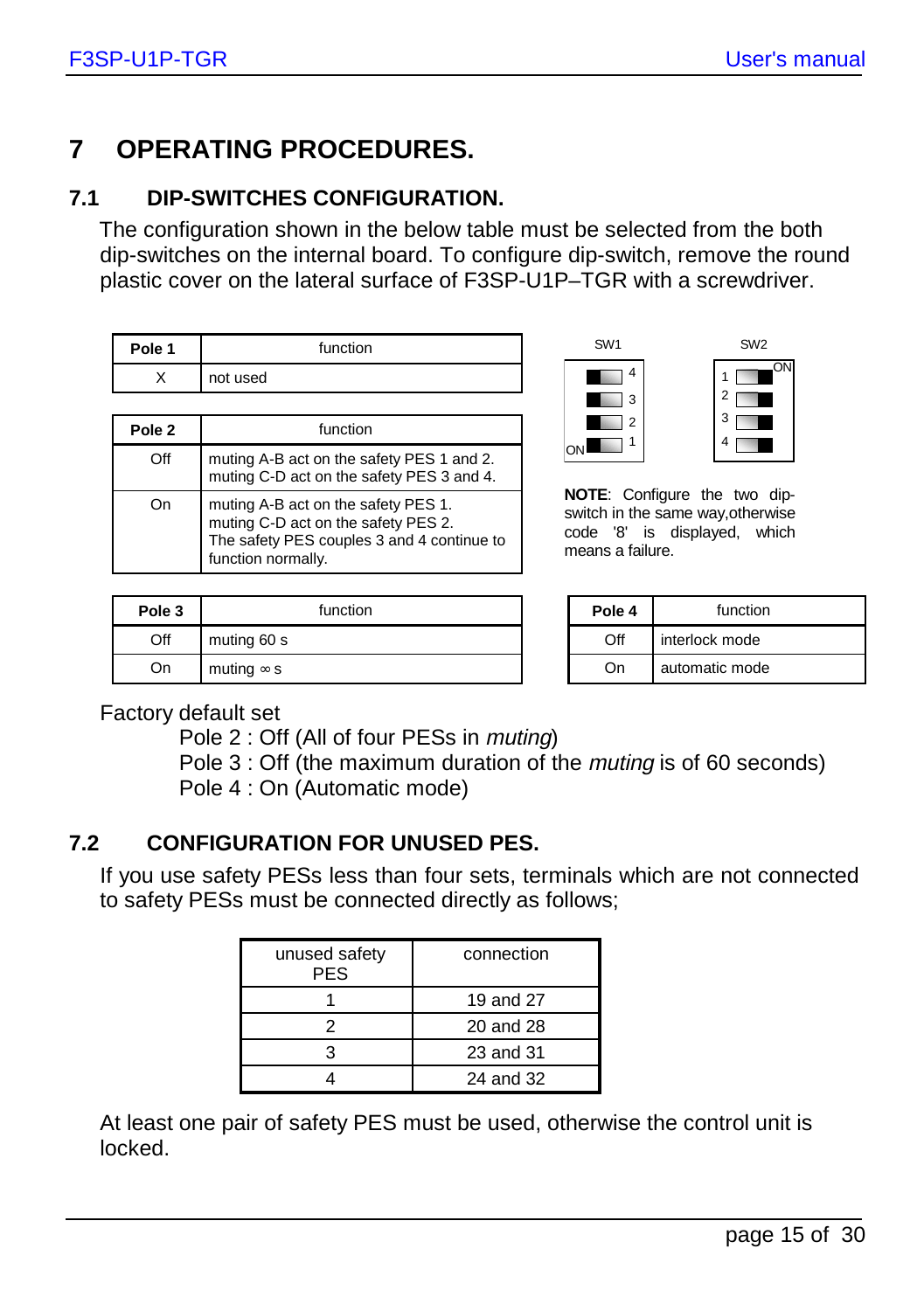#### **7.3 MUTING FUNCTION.**

#### **7.3.1 DESCRIPTION.**

The muting function makes it possible to inactivate one or more safety PESs in order to allow, for instance, the objects passage without stopping the machine. As required by the standard, the control unit has two inputs for the activation of this function. Two separate muting functions are present.

It is necessary to position and connect the muting sensors in order to avoid undesired muting inputs. It is important to remember that the muting function forces the system to work and for this reason, it must be used with much care.

#### **7.3.2 INSTALLATION CRITERIA.**

- 1 The muting sensors must recognise the material (namely pallets, vehicles, etc.) over its full length.
- 2 The muting sensors must be arranged in such a way that the material is recognised even when it is not on a pallet but on other transporting medium like a lift.
- 3 In case of different transport speeds through the muting area, consideration must be given on the muting duration.
- 4 All the safety PESs and the muting sensors must be arranged in such a way that the previous material has already passed the last muting sensor before the new material has reached the first muting sensors.

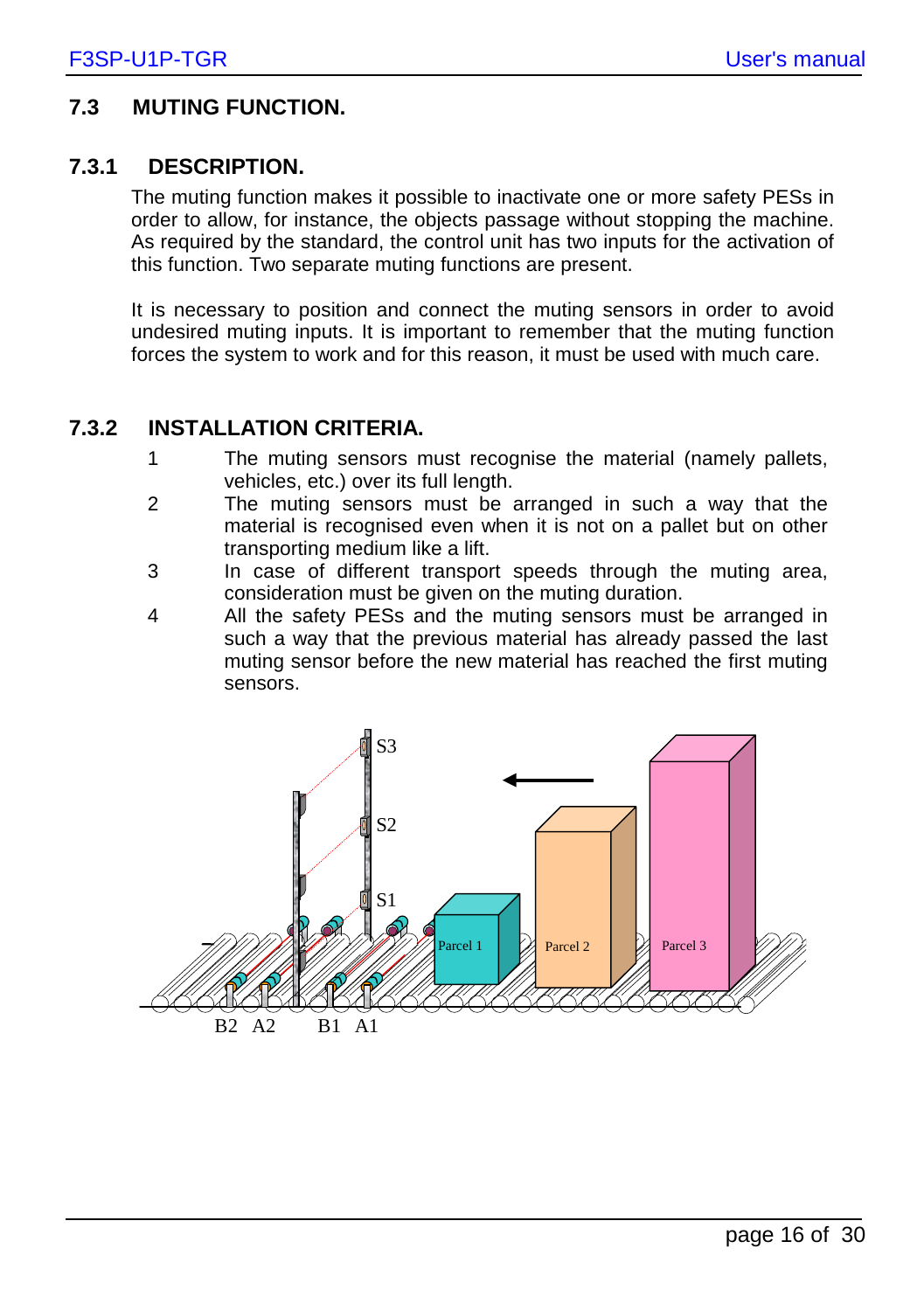On the previous page, an installation example of a protection arranged on a conveyor is shown. It must allow the passage of package 1, preventing other packages from passing (refer to Wiring example 1) or it must allow the passage of packages 1 and 2, preventing package 3 from passing (refer to wiring example 2). Safety PESs **S#** are connected to the control unit and are temporarily muted, as the object passes, by means of the muting sensors **A1**, **A2**, **B1** and **B2**.

Sensors **A#** and **B#** may be optical, mechanical, proximity, etc. sensors with closed contact in the presence of the object to be detected.

In the case of Wiring example 1, the pole 2 of dip-switches must be set in the On position. And in the case of wiring example 2, the pole 2 of dipswitches must be set in the Off position.

**Wiring example 1) Application with four muting sensors, passage permitted only for package 1: Pole 2 of dip-switches : On** 



Muting sensor connection: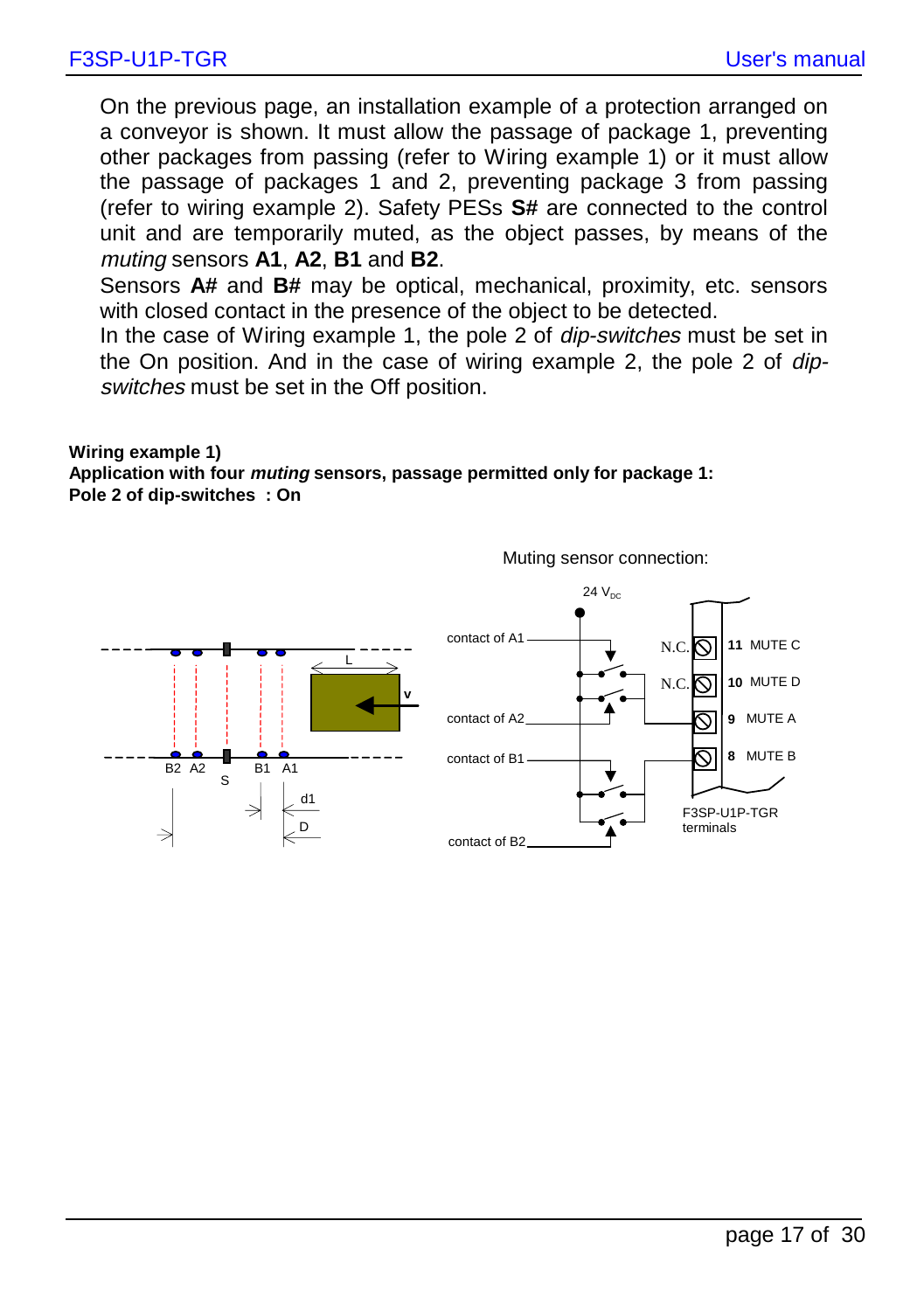#### **Wiring example 2) Application with four muting sensors, passage permitted only for packages 1 and 2: Pole 2 of dip-switches: Off**  Muting sensor connection:



**Wiring example 3) Application with two muting sensors, passage permitted only for package 1:** 



- D: minimum distance so that the *muting* sensors keep active the request; it depends on the parcel length:  $D < L$ .
- $d_1$ : necessary maximum distance so that the muting request is accepted; it depends on object speed:

 $d_1$  [cm]= v[m/s]  $*$  3[s]  $*$  100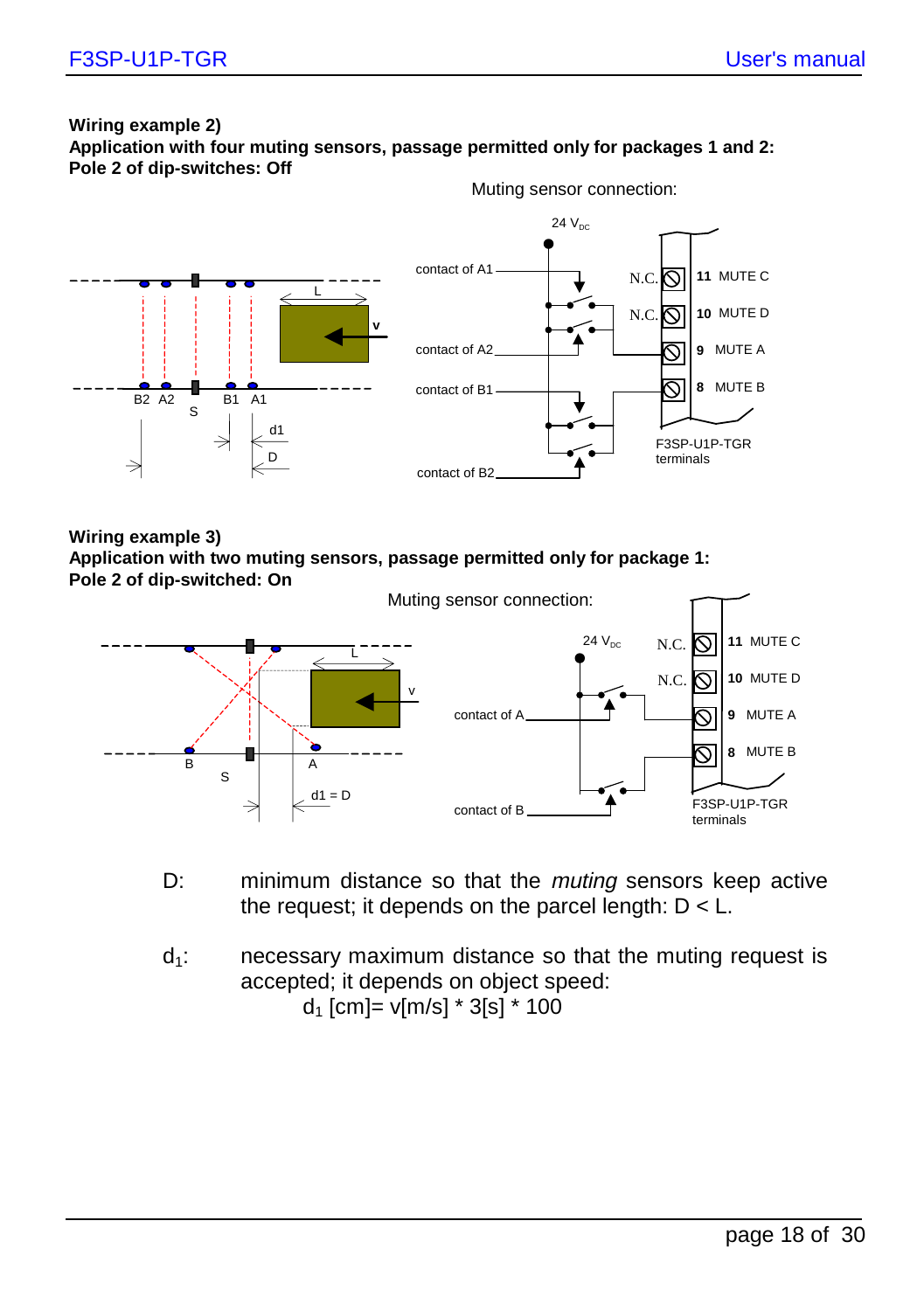#### **Wiring example 4) Application with four muting sensors and safety PES S1 to S4: Pole 2 of dip-switches: Off**

B2 A2  $\overline{S}$  B1 A1

d1

D



With the pole 2 of dip-switches in the Off position; sensors S1 and S2 are controlled by the muting A and B inputs, while sensors S3 and S4 are controlled by the muting C and D inputs. In the case of Wiring example 4, you can control four sets of safety PESs simultaneously.

contact of B2

F3SP-U1P-TGR terminals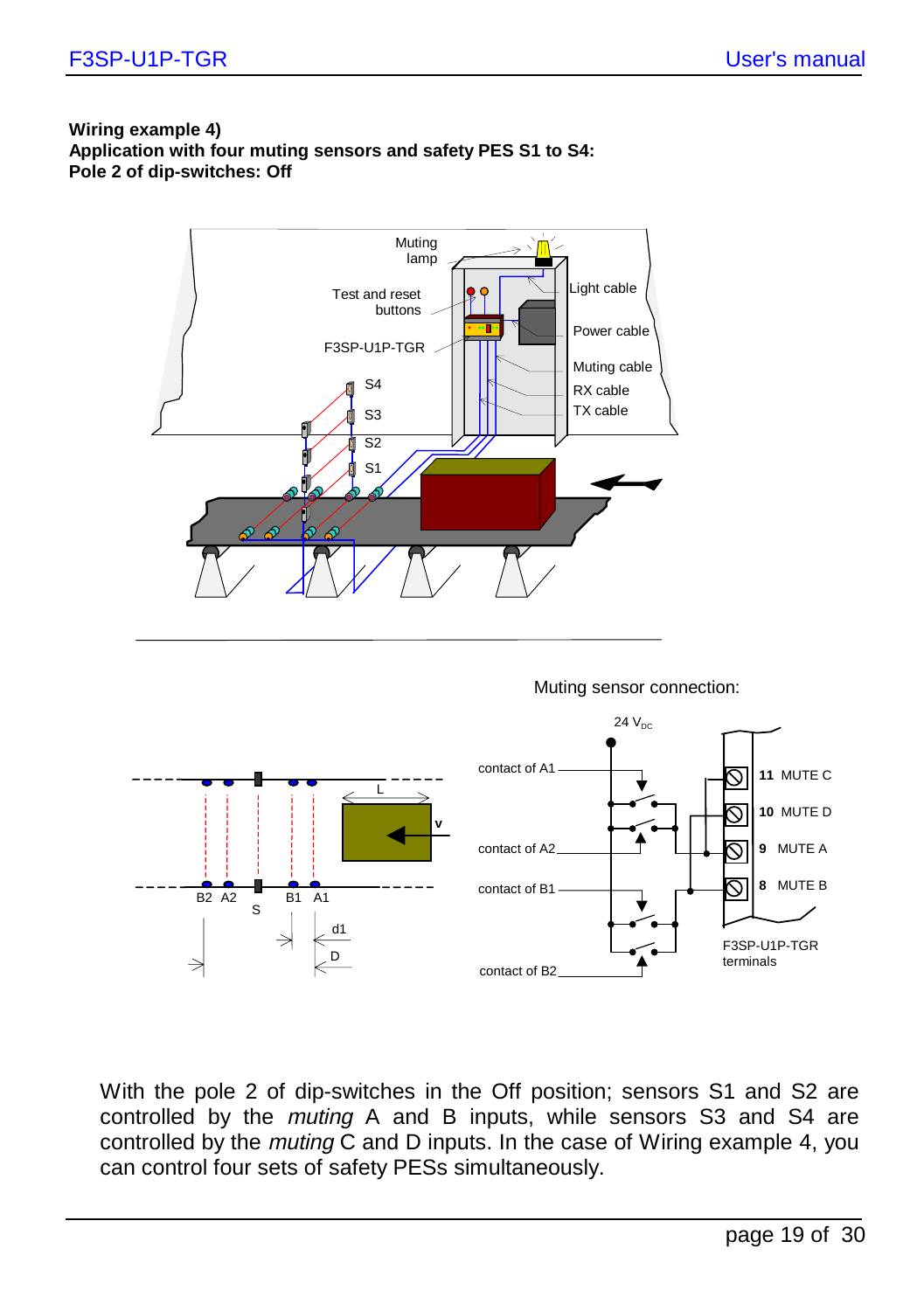#### **Wiring example 5) Application with eight muting sensors and output and input control Pole 2 of dip-switches: Off**



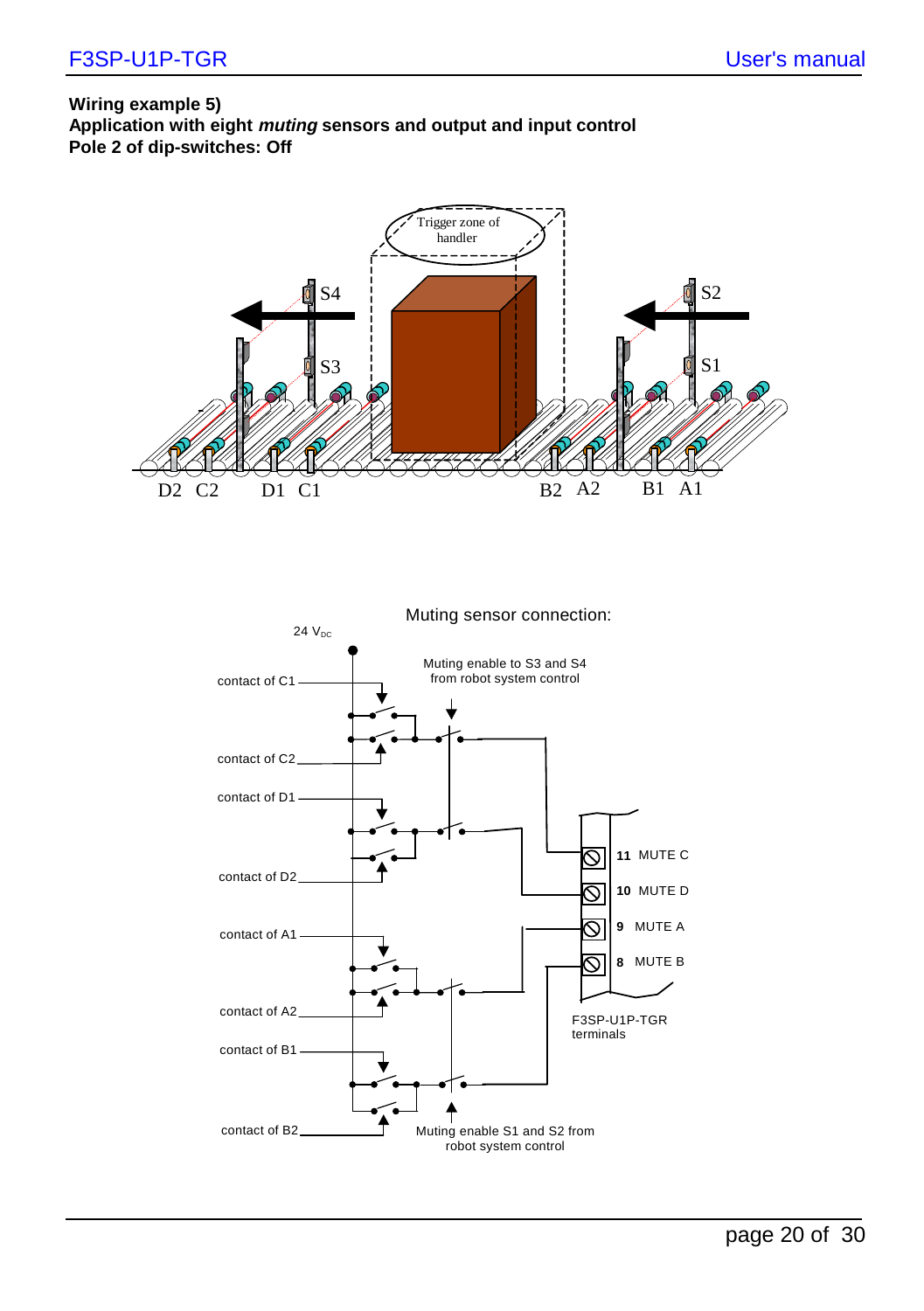

### **WARNING**

- The muting lamp for indication "active muting" must be positioned in a place where it can be seen from any operative point.
- If the muting sensors must be installed close to the safety PESs, it is necessary to install the muting sensor receivers near the safety PES emitter side to avoid interference.
- The system must be protected from possible failures due to the cable damage; it is necessary to prepare the wiring to avoid damage to the connection cables.
- Muting sensors must be positioned so that they cannot be activated inadvertently by personnel.

### *S* **NOTICE**

- The control unit must be located in a cabinet with protection degree of at least IP54.
- The control unit does not have power supply terminals for muting sensors.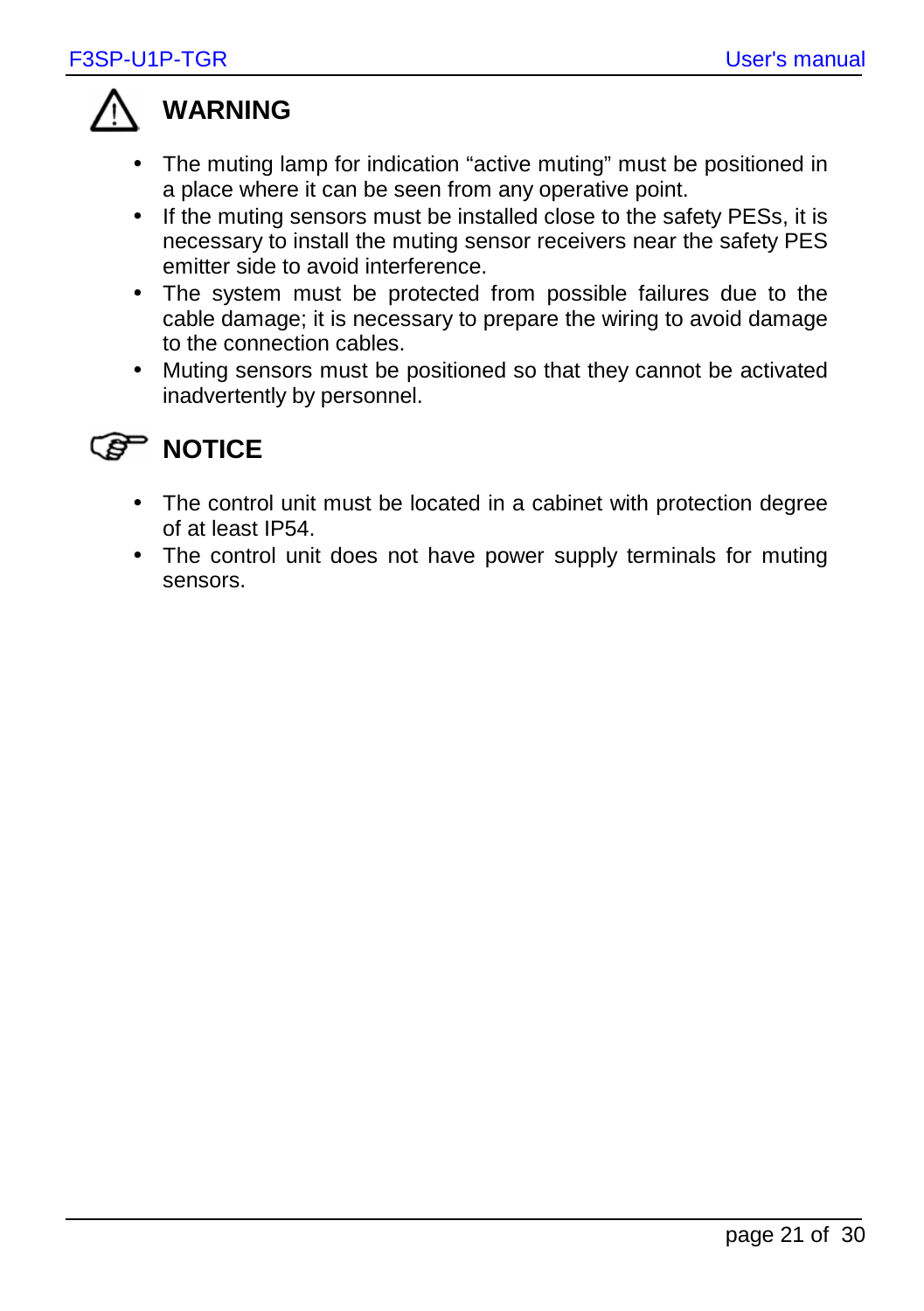#### **7.4 OVERRIDE.**

This function makes it possible to force a muting condition, if necessary by starting the machine despite one or more safety PESs having been interrupted by the object. Thus enabling removal of the material from the protected area, when it has been stuck in the beam of the safety PESs due to a failure.

Suppose that a pallet has stopped in front of a safety PES; the conveyor belt cannot be started again because the control unit - after the ray of the safety PES is interrupted - will not close the output contacts, thus making it impossible to free the detection area.

By activating the override function, it gets possible to carry out this operation.

#### **7.5 STARTING THE OVERRIDE FUNCTION.**

- Switch off the control unit.
- Make sure that the TEST and RESET buttons are connected. (N.C. for the TEST button, N.O. for the RESET button).
- Switch on the control unit.
- During the countdown displayed, press together the TEST and RESET buttons and keep pressing. (Do not press the buttons before the countdown. Otherwise a failure occurs, because a self-test is carried out to check that the buttons are not locked.)
- The override function has been activated. The display shows three overlapping segments. The muting lamp blinks to signal that a safety PES is not available.
- The maximum duration of the override function is 60 seconds, until the safety PES gets available again, even if the buttons are pressed. If the buttons are released before 60 seconds passes, the override function will be immediately stopped.

#### **7.6 MUTING RESTRICTIONS (muting function).**

- a) The muting operation must occur according to the correct timing sequence. For the two muting channels, it is necessary to activate input MUTE\_A or MUTE\_C at first and then input MUTE\_B or MUTE\_D within 3 seconds. If not, the muting sequence will not be activated. A wrong sequence on muting shows a failure on the display and the output contacts are open, until the RESET button is activated.
- b) When the muting state is active, an object like a parcel can remain for less than 60 seconds, i.e. the muting function is inactivated in 60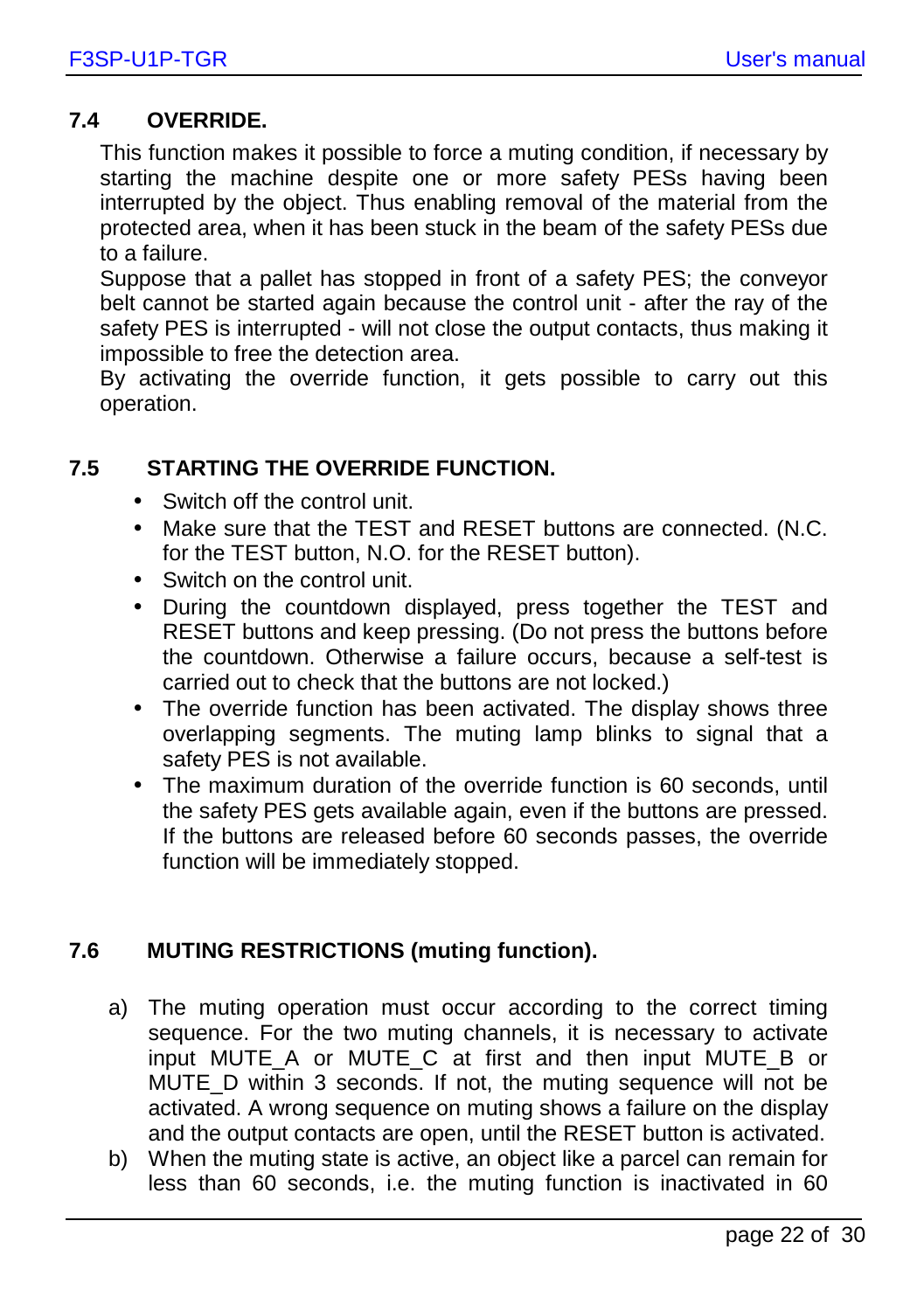seconds. This time limitation is optional and can be inactivated by dipswitches (see sec. 7.1).

c) When the muting function is automatically inactivated because of the time-out, the request must be cut out and reactivated to generate the following muting state.



It is not possible to carry out a muting request, if the safety PES is interrupted and the output contacts are in the opened state ('E' or 'F' code on display, beams are interrupted).

#### **7.7 LED INDICATOR.**

The operator can see the control unit status by a bicolour LED, four green LEDs, and a 7-segment display.

The LEDs have following meanings:

- RED / GREEN LED (bicolour LED)
	- RED: The output contacts are opened. Because the safety PES/s detect an object, or the control unit detects an error, which can be possibly recovered by pressing the RESET button.
	- GREEN: The output contacts are closed because the safety PES/s are working correctly and there are no detected objects.
- Four GREEN LEDs - When a green LED lights, the corresponding safety PES works normally and no object is detected.
- 7-segment display See sec. 12, the description of each code is given.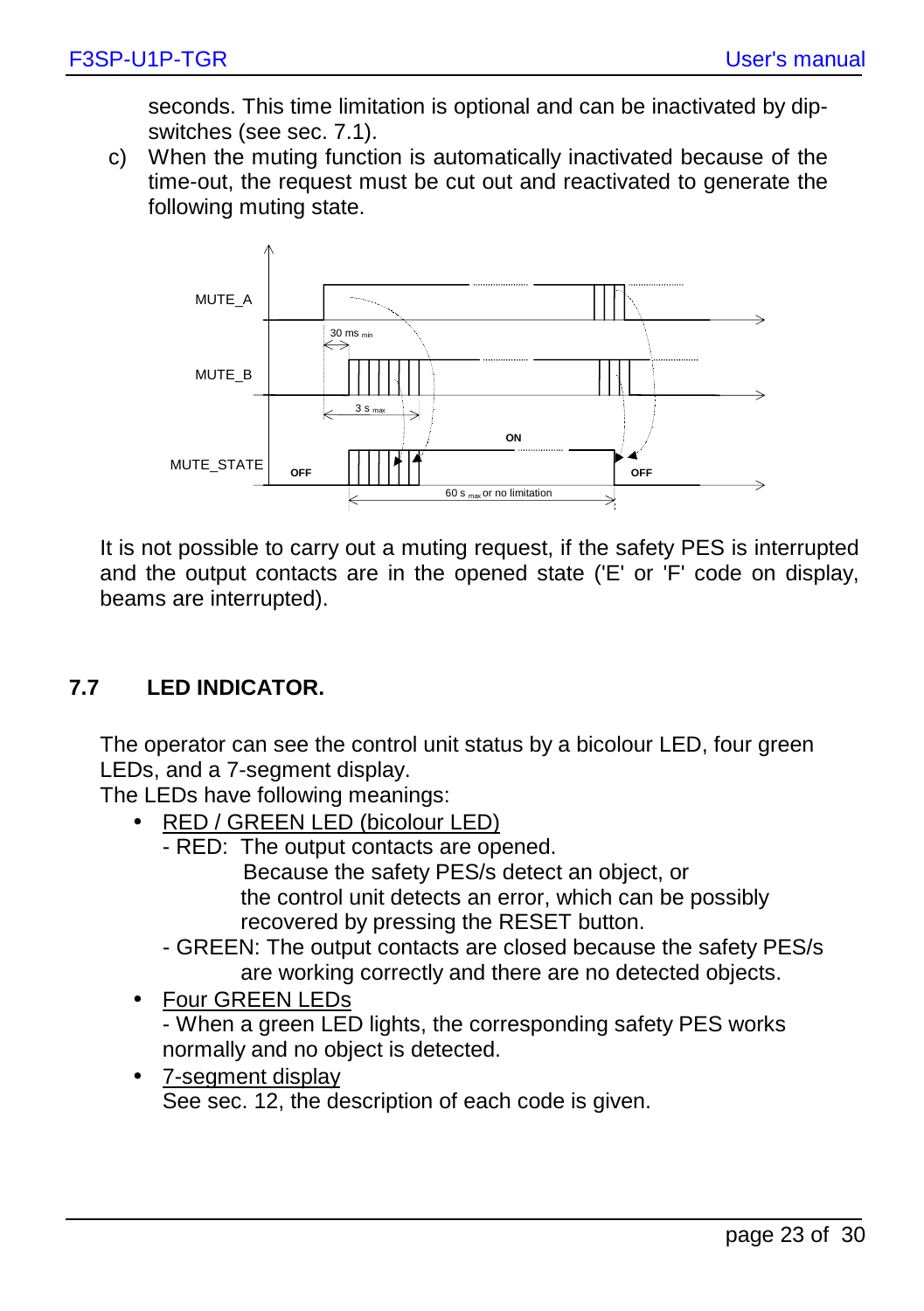### **8 FINAL CHECKS.**

Check that the area protected by the safety PES is free from any objects; check the correct triggering of the output contacts opening by interrupting the protection rays (red LED is lighting, controlled machine stops).



- If the red LED switches on and off, check the correct mechanical installation.
- This check must be made every time you move or mechanically re-align the safety PESs and muting sensors.

### **9 ROUTINE MAINTENANCE OPERATIONS.**



Be sure to conduct inspection checks as below regularly.

- Check that there is no person in the hazardous area before operator turns ON the power.
- Check that the F3SP-U1P-TGR locks by inserting a moving object through the detection zone.
- Use an opaque test piece specified in the instruction manual of the safety PES to check the detection capability.
- By opening the test contact, check that the safety relays are opened (red LED lights and machine under test stops).
- Make sure that the access to the hazardous areas is not possible from any non-protected area, and that the minimum distance from the safety PES to the hazardous part is not less than the result calculated with reference to the formula stated in sec 4.1.
- Make sure the installation satisfies one of following conditions;

1) The machine connected to the control unit has an interlock function.

2) The control unit uses interlock mode.

3) It is not possible for a person to stop between the safety PES and the dangerous parts of the machine.

- Make sure that there is no outer damage to the safety PES and/or the outer electrical connections.
- Make sure that the response time including the safety PES and the machines, does not exceed the established limits.
- If the failure occurs, all functions of the control unit shall be tested.
- Do not use the control unit until the inspections are completed.

The frequency of these operations depends on each application and operative conditions.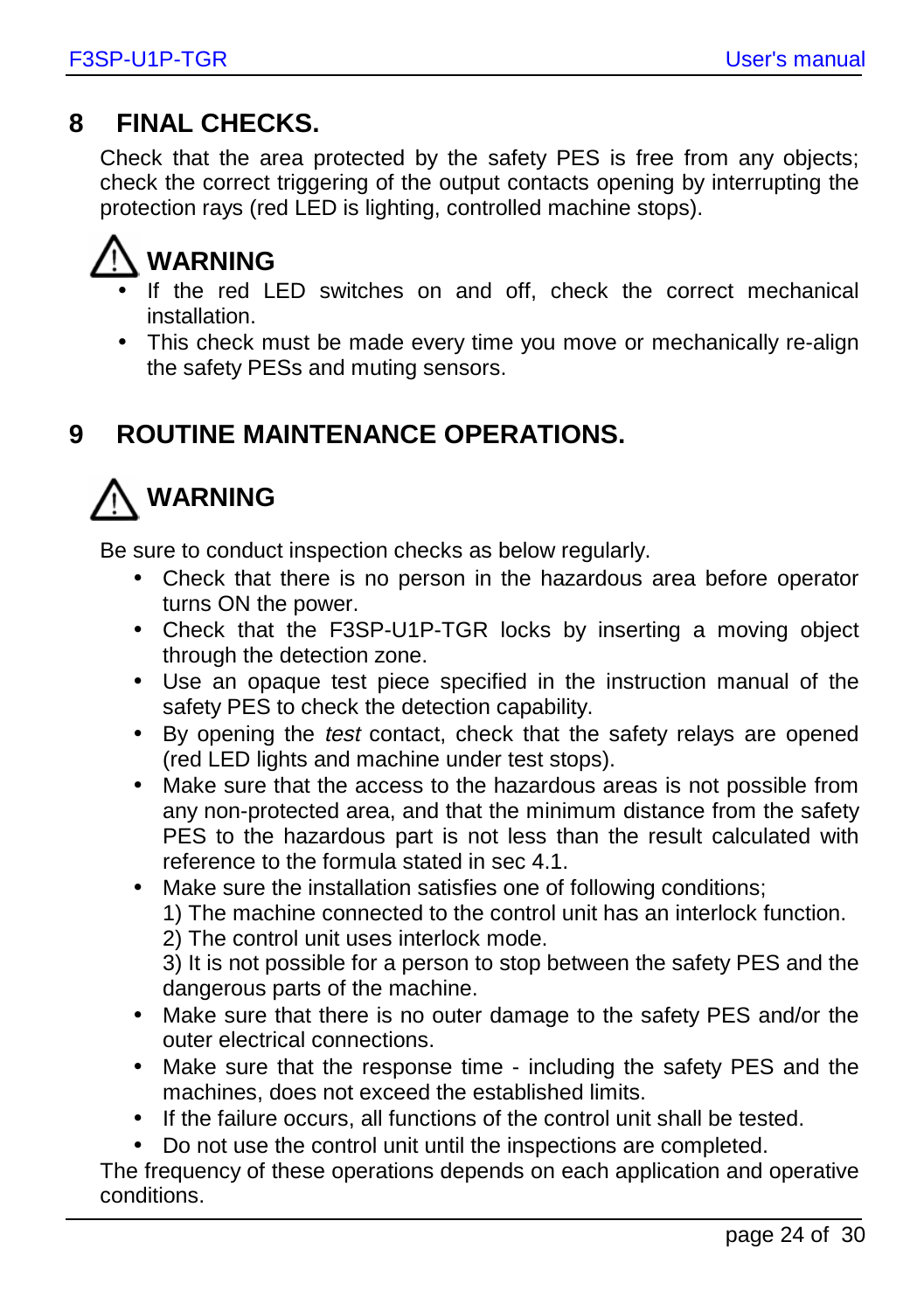### **10 GENERAL INFORMATION AND USEFUL DATA.**

Safety MUST be part of our consciousness.

The safety devices are only effective if installed correctly by respecting the guidelines laid down in the relevant standards.

These devices should be installed by a competent and skilled person.

Problems due to voltage interruption on the power supply may cause temporary openings of the outputs. This is not damaging to the safety PES and control unit.

The guarantee is complete for a period of 12 months starting from the delivery date of the equipment.

Defects, which are clearly due to damage caused by an incorrect use, accidental causes or catastrophic events, are not covered by the guarantee.

In case of failure, send the PES to your distributor (see the back cover). Please indicate the detected failure and the operational period.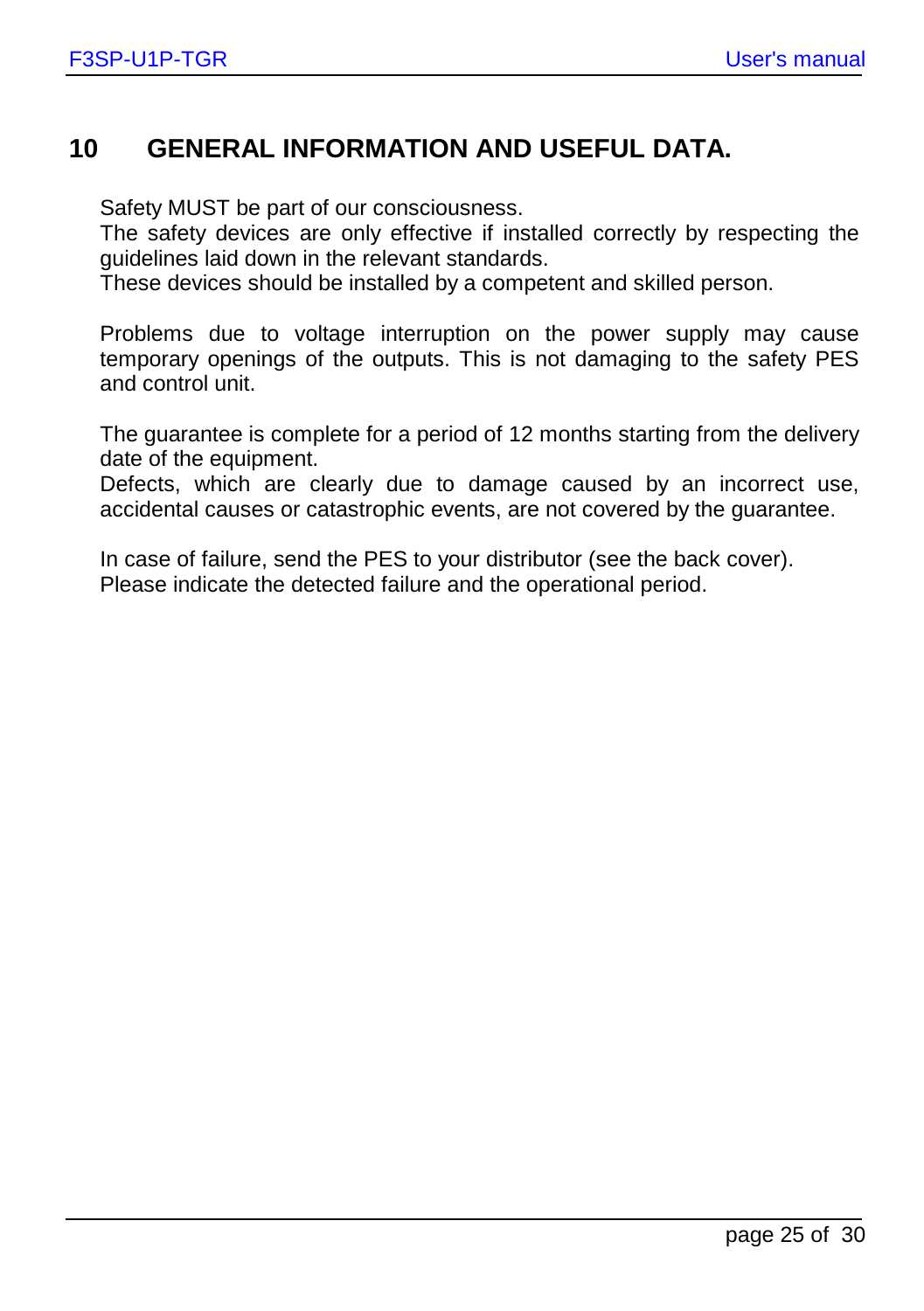### **11 TECHNICAL DATA.**

- The safety PES which can be combined: - E3FS-10B series (Type 2 safety PES)
- Number of safety PESs: 4 pairs max. (total current consumption of PESs: 350 mA max.)
- Supplied voltage:  $24$  Vdc  $\pm$  10%.
- Power consumption: 8 W max. (including muting lamp and excluding PES).
- Indicators: 4 green LEDs, 1 green/red LED.
- 1-digit 7-segment display (diagnostic).
- Response time: 30 ms max.
- Ambient temperature: Operating -10 °C to + 55 °C.
- Ambient humidity: Operating 15% to 95% (not condensing).
- Output contacts:  $2 \text{ NO}$ ,  $3.15 \text{ A}$  max.,  $250 \text{ Vac}$ ,  $\cos \varphi 0.6$  to 1 (protected by a resettable fuse).
- Outer controls: test, reset, muting and override.
- Enclosure: plastic enclosure for installation on a din/omega guide.
- Protection class of control unit: IP 20.
- Protection class of the cabinet containing the control-unit: IP54 at least.
- Weight: control unit 600 g.
- Features of fuses for relay board: internal resettable fuses 3.15A T, 250V.
- Features of fuses for *muting* lamp: internal resettable fuse 315mA T, 250V.
- Muting lamp: incandescent lamp 24 V, 3 W min., 300 mA max.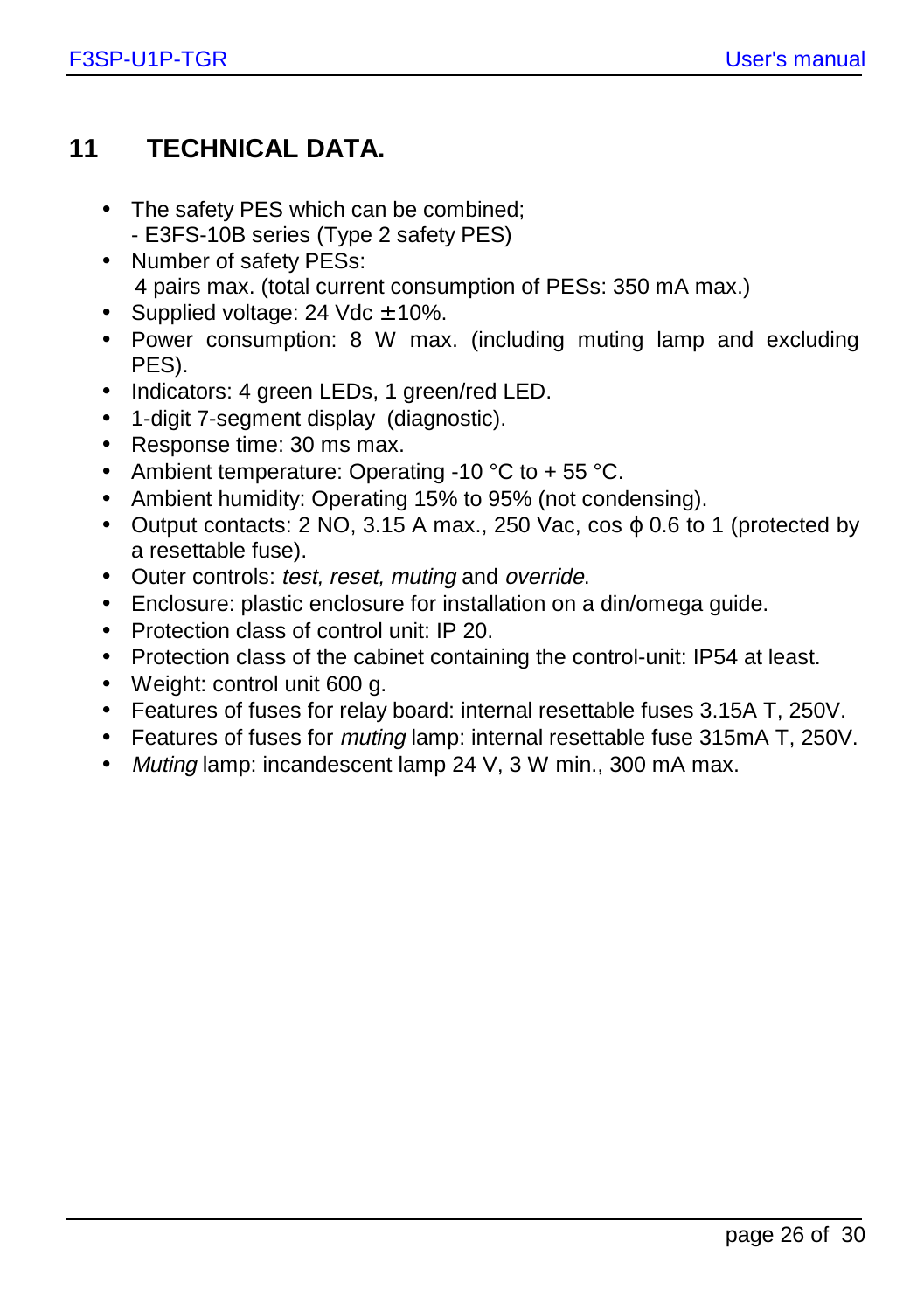### **12 DISPLAY of STATE CODES.**

#### **12.1 STATE IN NORMAL OPERATION.**

| <b>CODE</b>       | <b>DESCRIPTION</b>                                                              |
|-------------------|---------------------------------------------------------------------------------|
| н                 | Initial test activated.                                                         |
| $8 \rightarrow 1$ | Count-down during the initial test.                                             |
| U                 | Test button is pressed. Output contacts are opened.                             |
| $\equiv$          | Override function is activated.                                                 |
| A                 | Normal cycle: Output contacts are closed. (Note)                                |
| Е                 | The safety PES is interrupted in automatic mode:<br>Output contacts are opened. |
|                   | Interlocked condition: Output contacts are opened.                              |

Note: When you turn on the supplied power with the test button contact opened, output contacts are NOT closed (see sec. 6).

#### **12.2 STATE IN FAILURE (for trouble shooting)**

| <b>CODE</b> | <b>DESCRIPTION</b>                     | <b>Action</b> |
|-------------|----------------------------------------|---------------|
| 1 - 4       | Error of the relevant safety PES.      |               |
| 5           | Damage of internal relay.              | 2             |
| 6           | Error of safety PESs installation.     | 3             |
| 7           | Error of muting lamp                   | 4             |
| 8           | Error of dip-switches.                 | 5             |
|             | Error of supplied power.               | 6             |
|             | Damage of system or an output contact. | 2             |
| g           | Error of muting request sequence.      |               |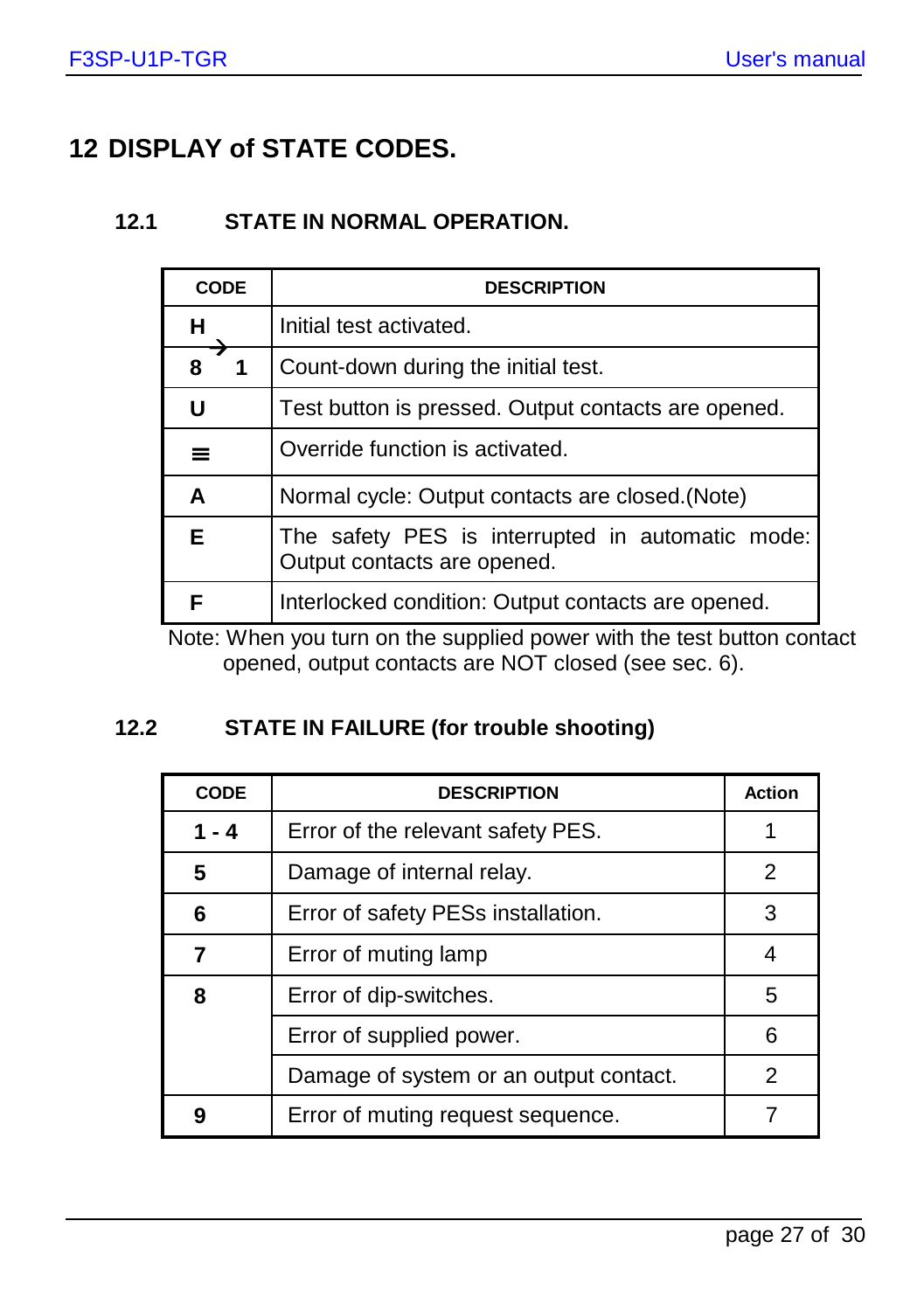If a failure code is shown on the display, the user must only take the corresponding "Action" indicated in the table above. Detailed procedure of each "Action" is described as follows:

#### **Action**

- 1. Check that the safety PESs are not interfering with other safety PESs connected to the same unit or with other sensors present in a nearby area. Check whether the unit recovers normal operation by pressing RESET. If the failure is not eliminated, the F3SP-U1P-TGR cannot be used and it is necessary to contact your distributor.
- 2. This type of failure means that the F3SP-U1P-TGR cannot be used and it is necessary to contact your distributor.
- 3. Check the correct wiring between the output terminals of emitters, TEST TXn, and the relevant input terminals of receivers, PNP\_OUT\_RXn. The input and output terminals which are not connected to safety PESs must be also connected as described in 7.2. Check whether the unit recovers normal operation by pressing RESET. If the failure is not eliminated, the F3SP-U1P-TGR cannot be used and it is necessary to contact your distributor.
- 4. Check that the muting lamp is not blown and is correctly wired. If no failure is found, contact your distributor.
- 5. Check that both dip-switches show the same state (see 7.1).
- 6. Check that the supplied power voltage is 24 Vdc.
- 7. Check that the wiring and sensor positioning for muting sequence are correct.

#### **Note: Undefined code caused by electrostatic discharge.**

Indirect discharge with 6kV or direct discharge with 8kV may have influence on the 7-segment display and the output relay contacts may open, however, the safety performance of a safety PES and the F3SP-U1P-TGR does not deteriorate.